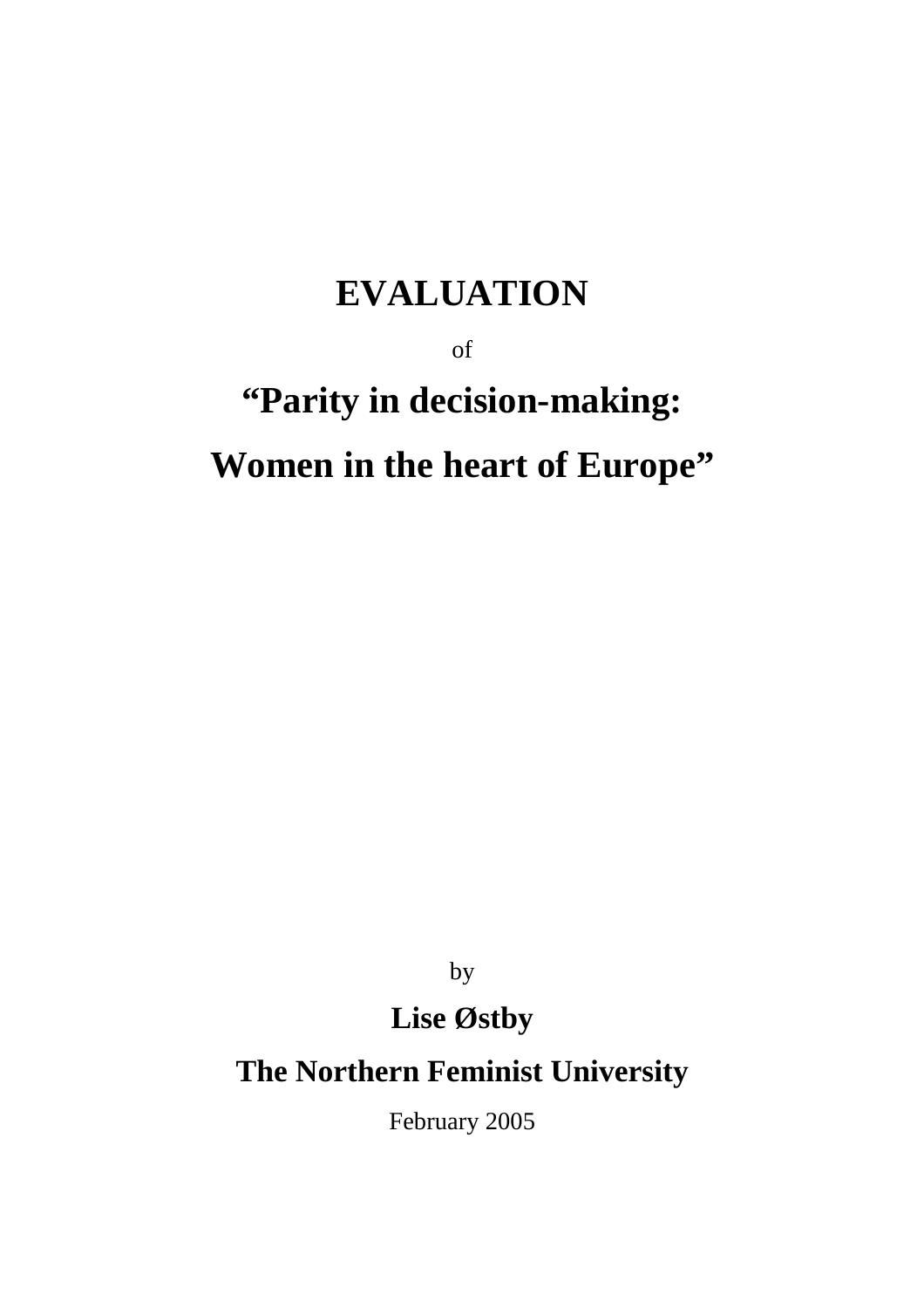# Preface

<span id="page-1-0"></span>The preparation of the project "Parity in decision-making: Women in the heart of Europe" started long before the official programme was launched by the opening conference in Athens on December  $3<sup>rd</sup>$  2003. The evaluation focuses on the work done in the project period from late 2003 to early 2005.

The Northern Feminist University (Norway) has been responsible for the evaluation and have also been a partner in the project together with Arcidonna (Italy), MONA (Hungary), Shevolution (United Kingdom) and KETHI (Greece) who also was the project promoter. All have been most cooperative and provided information to an evaluator situated on a long distance from the activities in her daily work.

Lise Østby did the evaluation on behalf of The Northern Feminist University.

Nordfold, Norway February 2005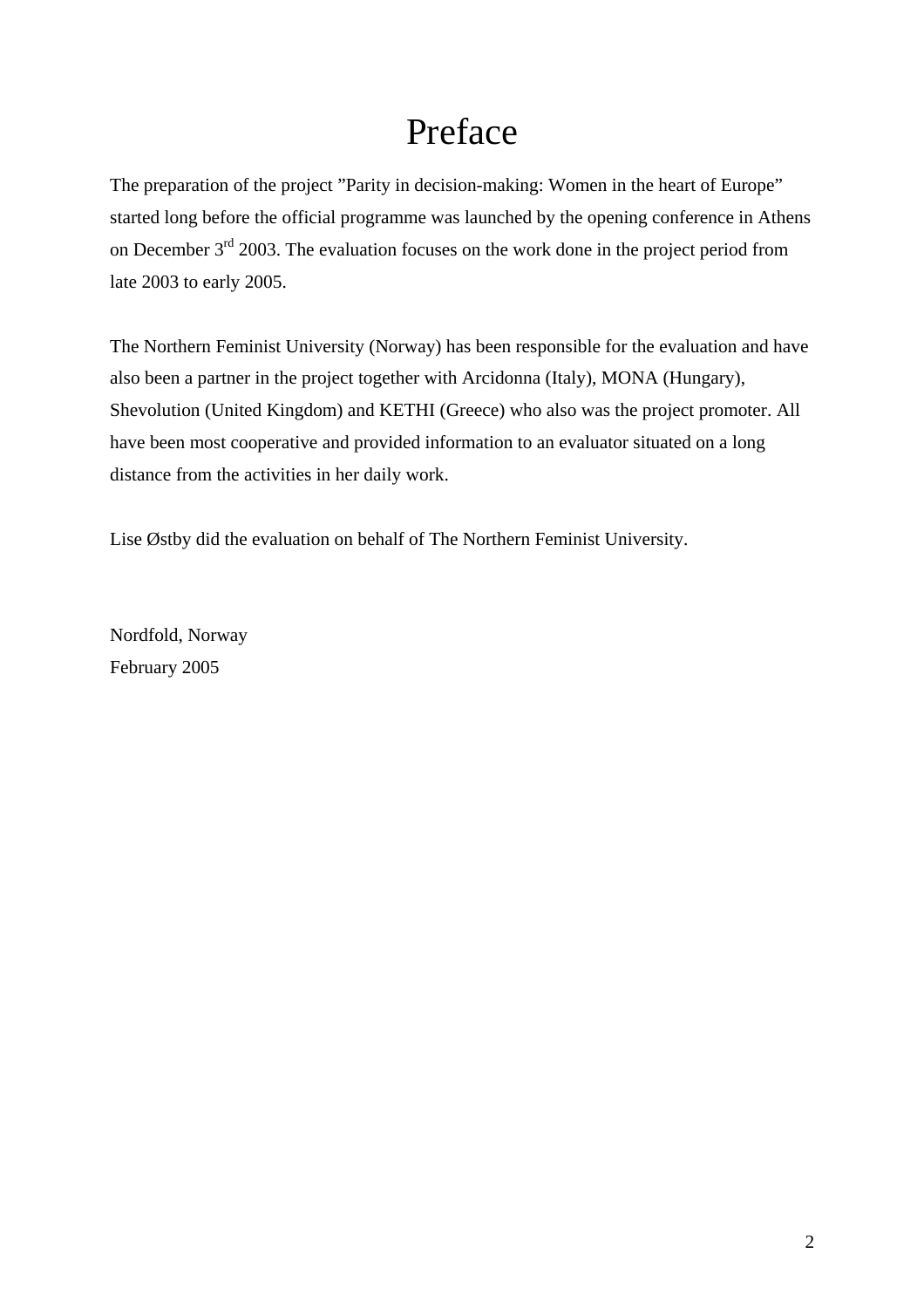# Summary

<span id="page-2-1"></span>The project "Parity in decision-making: Women in the heart of Europe" is based on a desire to balance the gender representation in decision-making in Europe and in particular in the European Parliament. The European Commission identifies the fact that there is a great imbalance in gender representation in decision-making as a democratic problem and recourses are invested in improving the situation.

This project was a cooperation between organisations in several countries across Europe. KETHI (Greece) was the project promoter and Arcidonna (Italy), MONA (Hungary), Shevolution (United Kingdom) and The Northern Feminist University (Norway) were partner organisations. The focus was to increase the women representation in the national parliament in Greece, the Greek, Italian and Hungarian delegations in the European Parliament and consequently balance the gender composition in decision-making bodies in these countries. Shevolution contributed with training for women to become decision-makers and produced a training manual for this purpose. The Northern Feminist University evaluated the project. All organisations participated throughout the process and attended the transnational meetings.

The women representation increased both in the Greek national election in March 2004, and in the Greek, Italian and Hungarian<sup>[1](#page-2-0)</sup> delegations to the European Parliament after the June 2004 election. The total women representation in the European Parliament decreased slightly after this election. We interpret this as a sign that the activities in this project had a positive effect. The gender representation in the European Parliament were not equalised and the changes are not necessarily permanent, however, it was a step in the right direction. If the democratic deficit in the under-representation of women in decision-making bodies is still considered a problem, projects working for change must continue and be developed and more resources must be invested. It is similar mechanisms keeping women back across Europe, therefore international cooperation within this field is valuable and proved productive through this project.

<u>.</u>

<span id="page-2-0"></span> $1$  Comparing to figures from the last Hungarian national election since this was their first election to the European Parliament.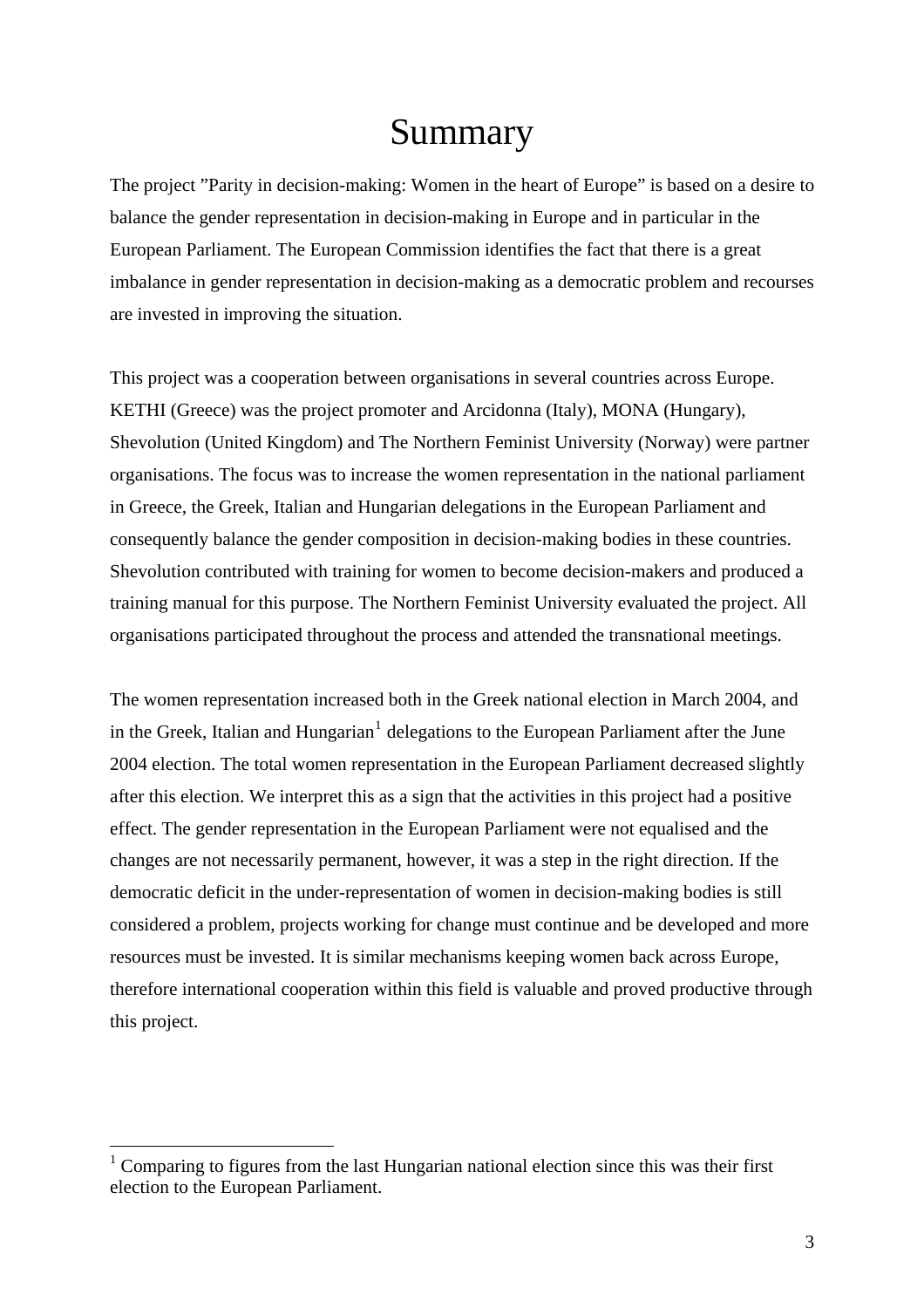<span id="page-3-0"></span>

| 4.2 Communication techniques and political marketing seminars 17 |  |
|------------------------------------------------------------------|--|
|                                                                  |  |
|                                                                  |  |
|                                                                  |  |
|                                                                  |  |
|                                                                  |  |
|                                                                  |  |
|                                                                  |  |
|                                                                  |  |
|                                                                  |  |
|                                                                  |  |
|                                                                  |  |
|                                                                  |  |
|                                                                  |  |
|                                                                  |  |
|                                                                  |  |
|                                                                  |  |
|                                                                  |  |
|                                                                  |  |
|                                                                  |  |
|                                                                  |  |
|                                                                  |  |
|                                                                  |  |
|                                                                  |  |
|                                                                  |  |
|                                                                  |  |

# Index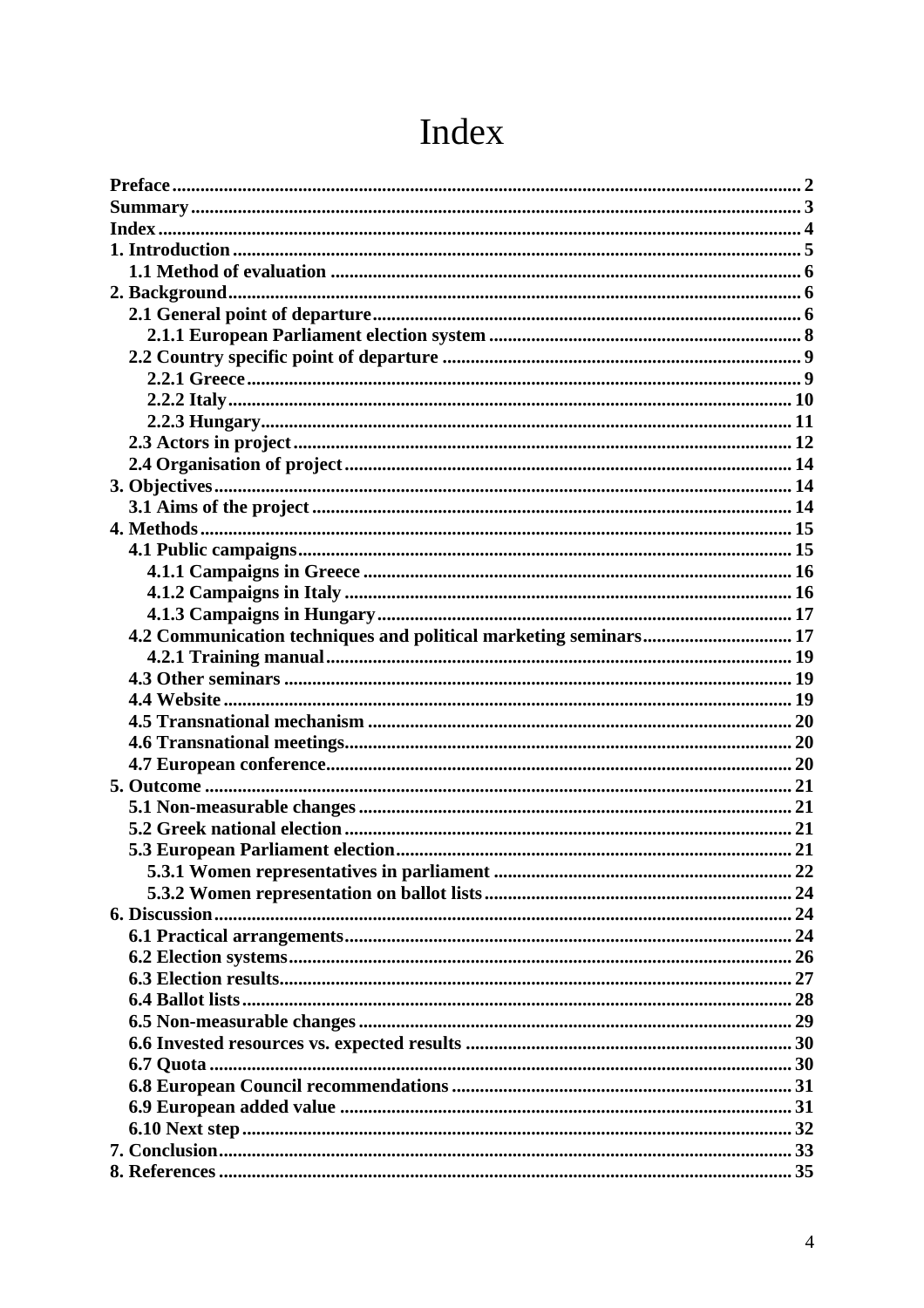# 1. Introduction

<span id="page-4-0"></span>There are a number of factors in combination that lay behind the wish of equalising the gender representation in the European Parliament as well as in other decision-making bodies in the European countries. Women constitute more than half of the European population. A composition of representative bodies with less than one third women can therefore hardly be called representative and mark a democratic deficit in the system. In the European Parliament the under-representation of women has been recognised as a problem, and there is will to change the current situation. On this background "Parity in Decision-Making: Women in the Heart of Europe" was funded by the EU programme connected to the Community Framework Strategy on Gender Equality (80%) and the General Secretariat for Gender Equality in Greece (20%), to carry out this project for change. The practical work was done by a network of organisations in Greece, Italy, Hungary, United Kingdom and Norway, and aimed at improving the unbalanced situation in Greece, Italy and Hungary, countries that were at the bottom of the ranking of equal gender representation before the election for the European Parliament in June 2004. The Northern Feminist University in Norway was assigned the duty of evaluating the project.

In recent years there has been increased public focus across Europe on the necessity of increasing the number of women in decision-making. By signing the UN Convention on the elimination of all forms of discrimination against women, the European countries committed themselves to fulfil a number of obligations. In the convention it is established that women's right to equal access to, and equal opportunities in, political and public life, including the right to vote and the right to stand for election, should be ensured by the countries who have accepted the convention (Convention on the Elimination of All Forms of Discrimination Against Women, Article 7). In order for a parliament to be representative there is a need for balanced representation of both women and men to be fair. Other arguments for balancing the gender representation concerns that society lose potential knowledge, experience and competence by not including women in decision-making. Changing the unbalanced situation will be a positive development for women and men as well as society as a whole. Signing conventions is not enough to create change. Specific and well-founded activities are needed, such as the methods tried out through this project.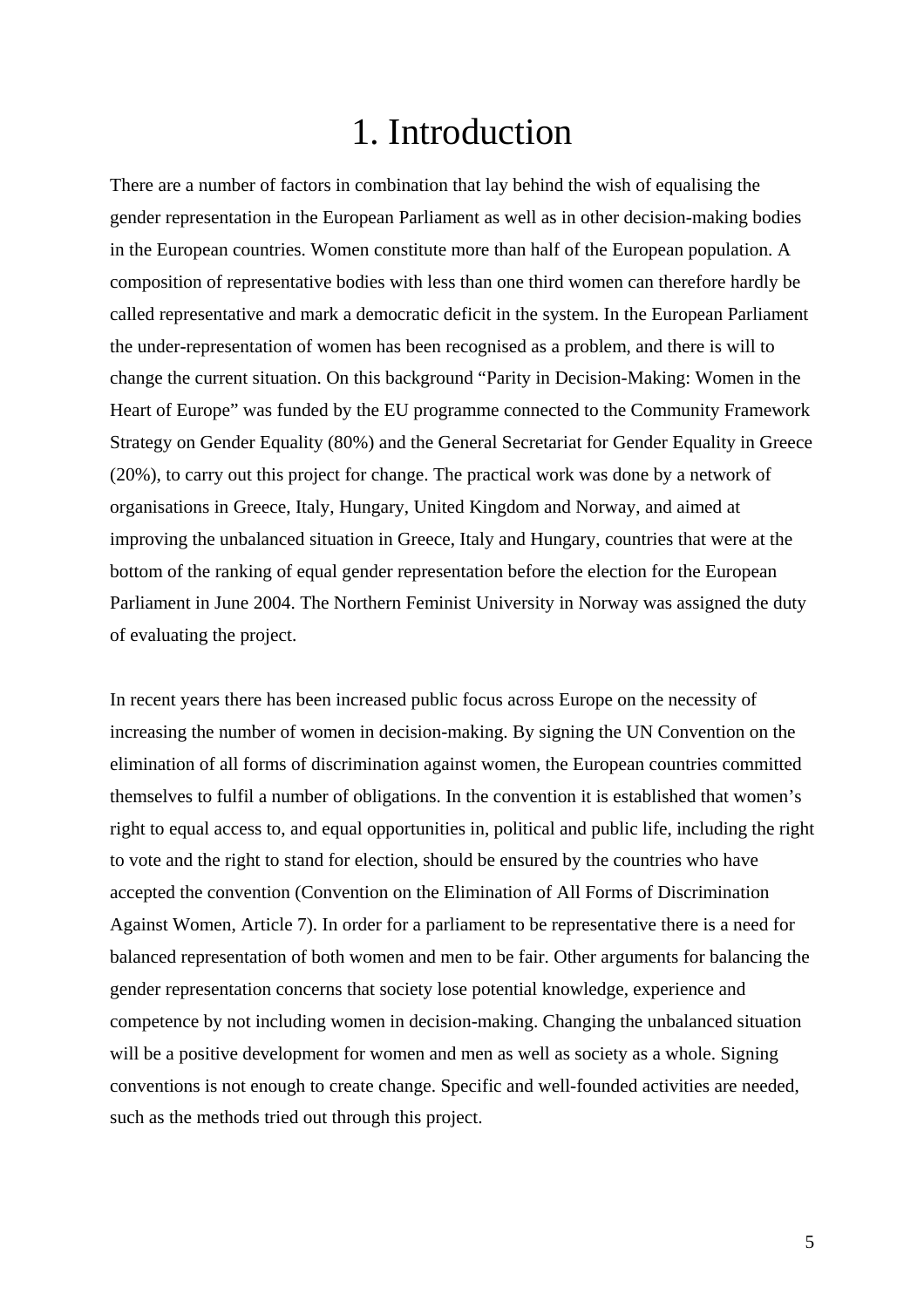<span id="page-5-0"></span>There are democratic deficits in decision-making regarding other issues than gender. In this project focus was on the gender aspect, other factors like ethnicity, class or geography etc. were not considered.

### *1.1 Method of evaluation*

This evaluation will start with describing the background for the project, present the target for change, the project's aims and goals and the motivation for this. The organisation of the project will be presented as well as the involved partners and their different activities relating to the project. We will present the methods for change and analyse their effect according to the goals. The evaluation will end with a discussion of the results, and on measures that can be employed to reach gender balance in decision-making institutions in Europe.

Being a partner organisation makes The Northern Feminist University an insider in the project and unable to do a complete outsider analysis. However, this brings us closer to the project, and being aware of the insider position diminishes the risk of letting the involvement in the project influence the interpretation and evaluation of it.

We will not go into detail in describing the partners' activities in the evaluation, since the reports of their activities, the interim reports from the project etc. will be available from KETHI.

# 2. Background

### *2.1 General point of departure*

The starting point for the project "Parity in Decision-Making: Women in the Heart of Europe" was a wish to balance the gender representation in the national parliament in Greece and the European Parliament representation from Greece, Italy and Hungary. The democratic deficit in the unbalanced gender representation is recognised by the European Commission. In this project focus was on some of the countries with the lowest equal representation figure, namely Greece, Italy and Hungary.

To achieve gender parity in the European Parliament, the methods used have a double target: First to raise awareness among parties to place women on electable positions on their ballot lists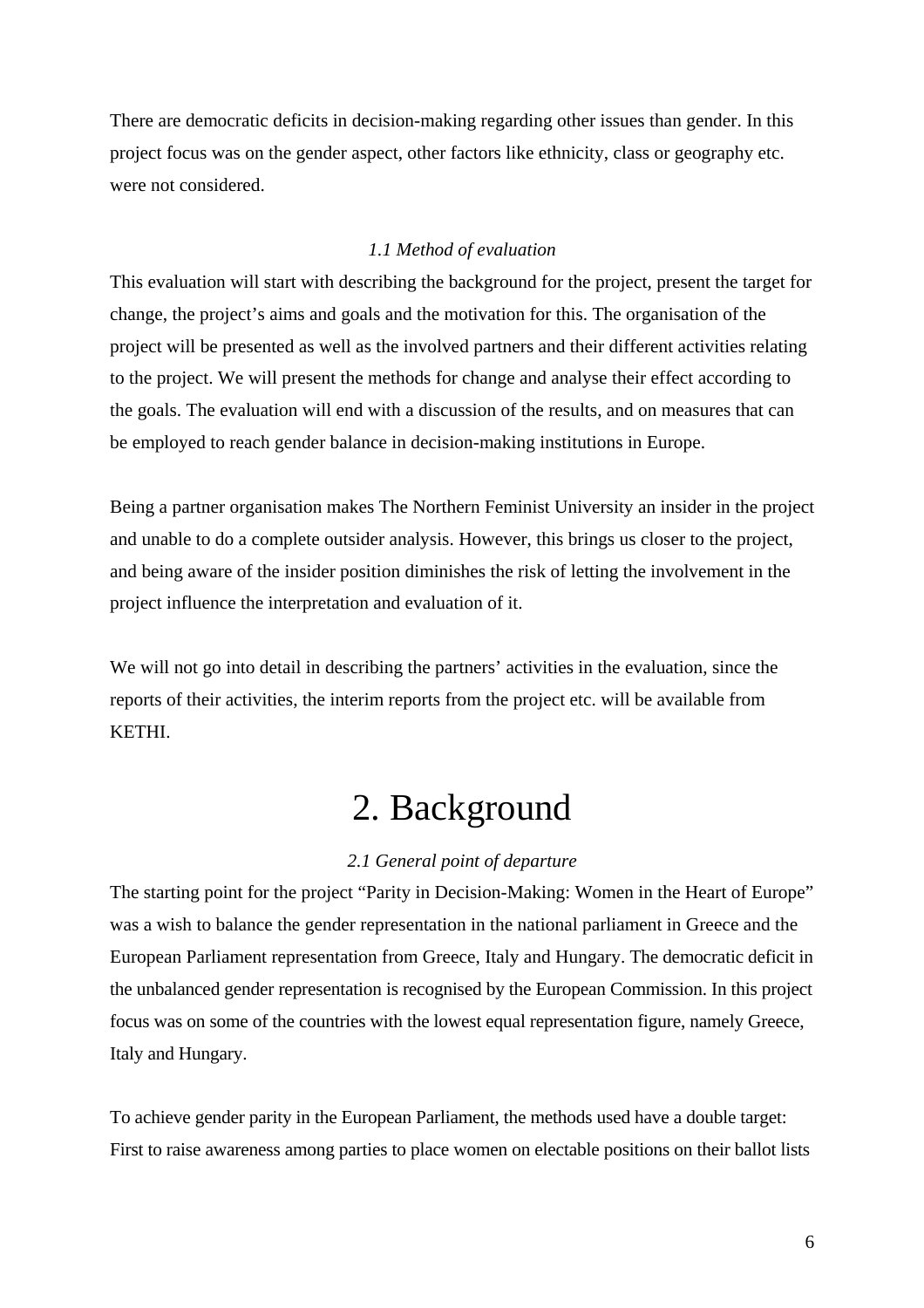and among electorate for the need to vote for women, and secondly to enhance women candidates' communication and political techniques skills.

|                       | Table 1. Women representatives in European Parliament election 1999 |                |      |  |
|-----------------------|---------------------------------------------------------------------|----------------|------|--|
| Country               | Representatives                                                     | Women          | $\%$ |  |
| Finland               | 16                                                                  | $\overline{7}$ | 43.8 |  |
| France                | 87                                                                  | 37             | 42.5 |  |
| Sweden                | 22                                                                  | 9              | 40.9 |  |
| Belgium               | 25                                                                  | 10             | 40   |  |
| Germany               | 99                                                                  | 38             | 38.4 |  |
| Austria               | 21                                                                  | 8              | 38.1 |  |
| Denmark               | 16                                                                  | 6              | 37.5 |  |
| Netherlands           | 31                                                                  | 11             | 35.5 |  |
| Irland                | 15                                                                  | 5              | 33.3 |  |
| Luxembourg            | 6                                                                   | $\overline{2}$ | 33.3 |  |
| Spain                 | 64                                                                  | 20             | 31.3 |  |
| <b>United Kingdom</b> | 87                                                                  | 21             | 24.1 |  |
| Portugal              | 25                                                                  | 6              | 24   |  |
| Greece                | 25                                                                  | $\overline{4}$ | 16   |  |
| Italy                 | 87                                                                  | 10             | 11.5 |  |
| Total                 | 626                                                                 | 194            | 31   |  |

Source: [www.elections-europeennes.org/test/pdf/fepe2004.pdf](http://www.elections-europeennes.org/test/pdf/fepe2004.pdf) 

Despite concrete steps taken at the European Union level concerning the adoption of an integrated strategy to promote balanced participation of men and women in the decision-making process (Council recommendation 96/694/EC), the Commission's report on the implementation of the above Council's recommendation (COMM (2000)) concluded that the overall outcome of the policies applied since 1996 was positive, but did not match the expectations, thus requiring further action. The persistent under-representation of women in all areas of decision-making marks a fundamental democratic deficit, which requires community level action for the structural change needed in order to achieve gender equality. To this end, the Community Framework Strategy on Gender Equality (2001-2005) sets as one of its operational objectives the promotions of equal participation and representation, with an aim of improving the gender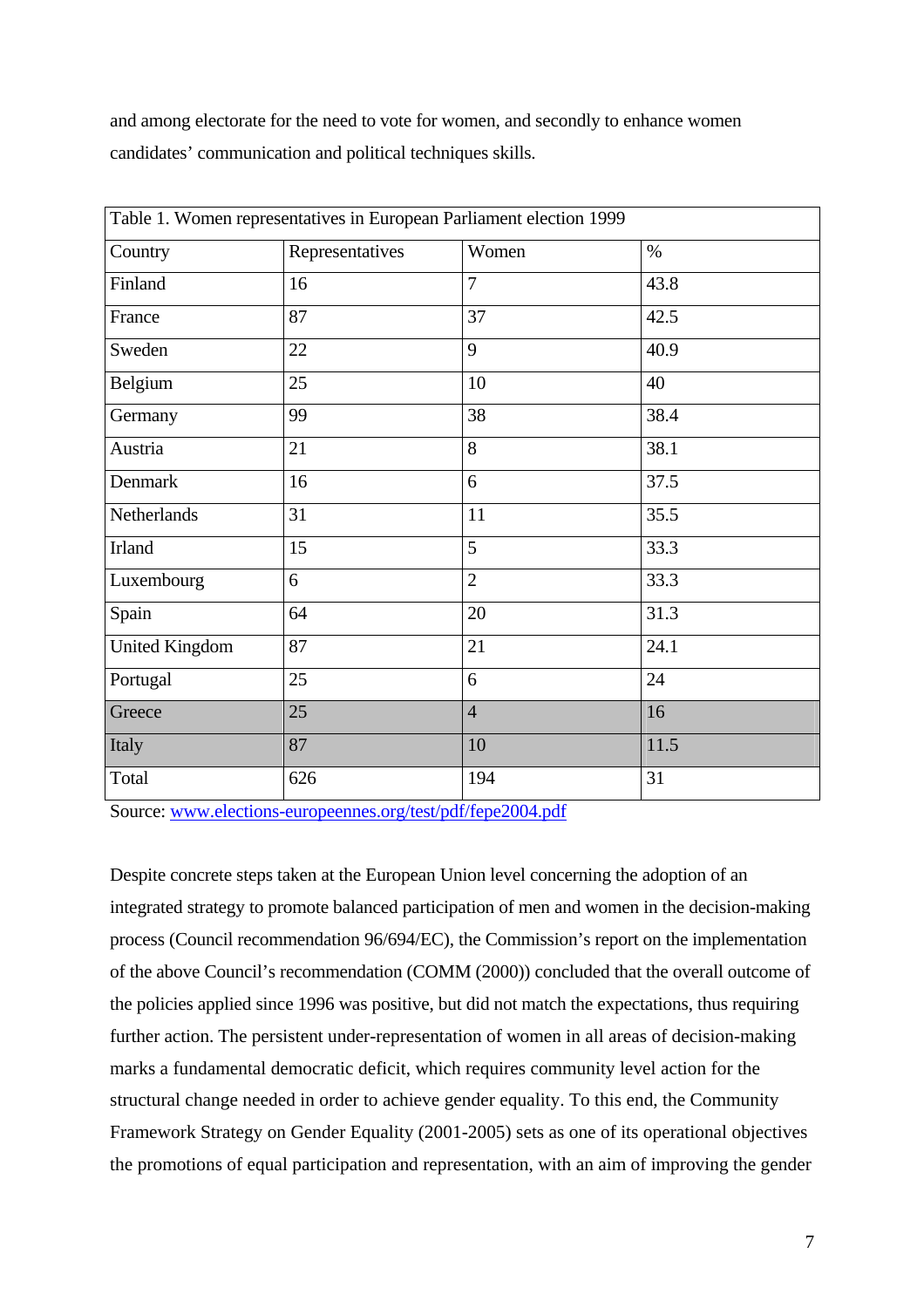<span id="page-7-0"></span>balance in decision-making. The project "Parity in decision-making: Women in the heart of Europe" focuses on improving the gender balance in political decision-making. Women across Europe face multiple forms of discrimination every day, both direct and indirect. Fighting against such discrimination means political involvement and a better participation and representation of women in the decision-making processes. Gender parity democracy has yet to be achieved, although it is a key element in the achievement of real equality between the sexes and has a positive outcome for society as a whole.

#### 2.1.1 European Parliament election system

The European Parliament is elected every fifth year. It is the only directly elected institution of the European Union and one of the principal decision-making bodies. The Parliament is elected by direct universal suffrage. There does not exist one unified election system in the European Union, but the election is built on some common electoral principles to give the election a "European" character. The Amsterdam Treaty introduced the idea of "common principles" used for the member states in the elections, instead of trying to establish a "uniform electoral procedure". Finding it hard to get all the member states to agree on a common system, the idea of following common principles was adapted, and all states use some sort of proportional representation [\(www.elections2004.eu.int/ep-election/sites/en\)](http://www.elections2004.eu.int/ep-election/sites/sv/links/).

The Parliament, by virtue of its representative nature, is an essential mean of promoting equality and social justice in the European Union. The European Parliament should reflect the composition of the European population – between regions, ethnic groups and in particular in a balanced representation of women and men. Such representation has up to the present not been evident.

In the 2004 election 348 824 000 persons were entitled to vote (Cox 2004: p.2), of which a slight majority are women [\(www.cia.gov/cia/publications/factbook/gees/ee.htm](http://www.cia.gov/cia/publications/factbook/gees/ee.htm)). The fact that women constitute more than half of the population in Europe has been evident neither in the ballot lists nor in the decision-making institutions in the union. After the 1999 European Parliament election 31% of the parliament representatives in total were women. In the Greek delegation 16% were women and in the Italian delegation 11.5% were women (Table 1). Hungary did at this point not have a European Union representation, however 9.8% of the national parliament in Hungary was women. These numbers confirm the considerable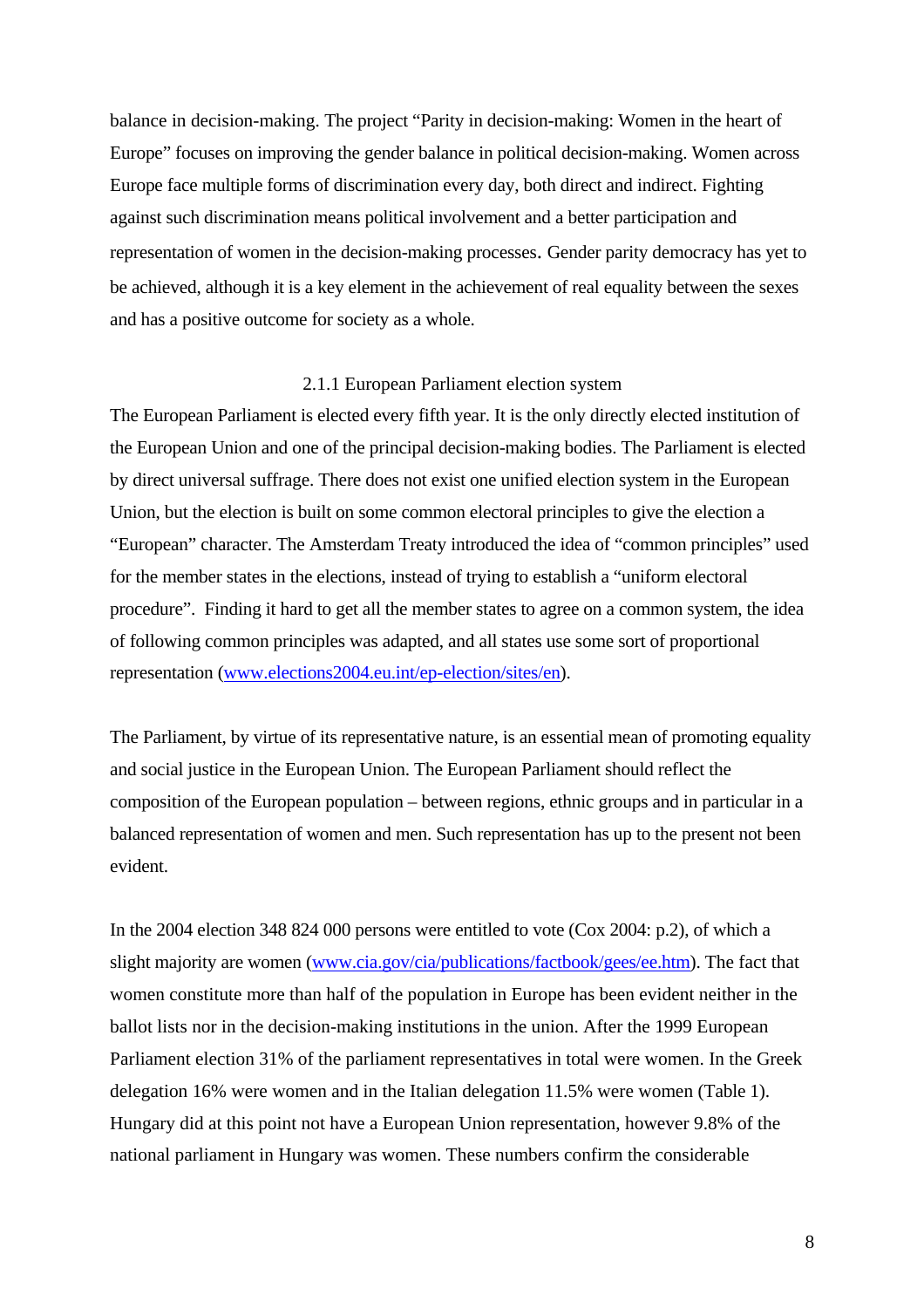<span id="page-8-0"></span>unbalance in the representation of women and men in decision-making positions, and form the fundament for the desired change through the "Parity in decision-making: Women in the heart of Europe" project.

### *2.2 Country specific point of departure*  2.2.1 Greece

The under-representation of women in decision-making bodies in Greece has been manifested. In 2001 the Greek parliament established a legislative regulation, demanding a gender representation of 1/3 of the candidates for the Prefectoral and Municipal elections. At the first election where the regulation was used, the percentage of elected women was increased. In the Prefectures the numbers were 17.4% women in 2002 compared to 10.8% in 1998, and in Municipalities the numbers were 21.2% in 2002 compared to 17.3% in 1998. The matter of quota regulation was however controversial, and claimed unconstitutional by some regional courts. Greece was among the countries with the lowest share of women representatives in the European Parliament before 2004, and kept its place in the lower part of the gender-equality scale also after the expansion of the union. In the beginning of 2004, women comprised 8.7% of the seats in the Greek parliament, and 16% of Greece delegation of 25 representatives in the European Parliament were held by women.

In 1945 equal civil and political rights for both sexes were for the first time recognised in a temporary constitutional document, and in 1952 the women in Greece gained full suffrage.

The Constitution of 1975 incorporates principles on Equality and state that "all Greeks, men and women, are equal before the Law and have equal rights and obligations". In 1982, a position of a Special Adviser to the Prime Minister on Equality was established for the first time. A nine-member Council for Gender Equality was established (an advisory body that was directly under the Prime Minister and functioned as an independent unit of the Ministry of the Head of Government). Act 1558/88 upgraded this Council into a General Secretariat for Equality, which is now under the Ministry of the Interior, Public Administration and Decentralisation.

Since the end of the 1980s, the major parties in Greece have formally established quota or proportional representation systems, but there are no public positive actions to support women to stand as candidates. These systems are not implemented in practice, because women are not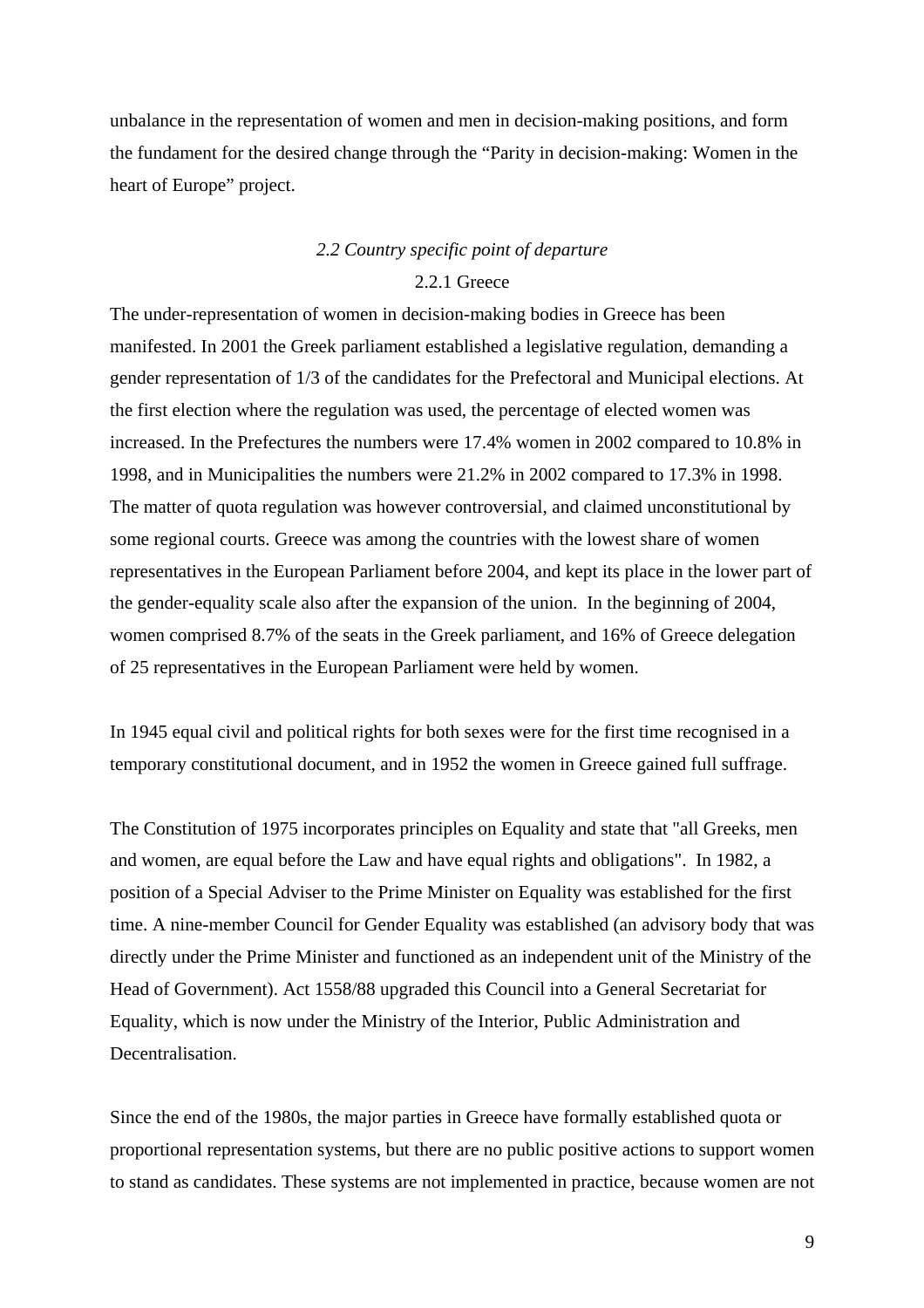<span id="page-9-0"></span>seen to be available to stand as candidates. The institution of preference cross indication is a factor deterring women from standing as candidates and preventing their election, since it makes the election campaign of an individual extremely costly and competitive, especially for the "parties of power". Thus, those eventually elected will be those who have more money or other financial support and secure better publicity through the mass media [\(www.db](http://www.db-decision.de/CoRe/Greece.htm)[decision.de/CoRe/Greece.htm\)](http://www.db-decision.de/CoRe/Greece.htm).

#### 2.2.2 Italy

Research carried out in Italy by the Observatory of Pavia on radio and television, report that in this country there is a serious inequality of space and attention given to women in political and electoral occasions: a tribute to the correction of this kind of inequality is an objective of great social and democratic importance. Moreover, the composition of the European Parliament at the starting point of the "Parity in decision-making: Women in the heart of Europe" project showed Italy in the last position concerning gender-representation. Women held 11.5% of Italy's 87 seats in the European Parliament at the 1999 election.

The issue concerning women's right to vote was brought to light by the early associations of the feminist movements right after the constitution of the unified Italian State. Women's suffrage in Italy was finally introduced in 1945, and was achieved by women participating in the struggle for liberation from fascism.

The fundamental principles for equality can be found in Art.3 of the Italian Constitution, where the equality and non-discrimination principles are asserted: "All citizens have equal social dignity and are equal in front of the law, regardless of differences of sex, race, language, religion, political opinions". In spite of such principles, women's representation in institutional positions in politics has remained limited in Italy. Thus a number of articles were introduced to inspire a readjustment of the numbers of men and women present in elective committees at different levels in the mid-90s. These laws, though with different provisions, asserted that both sexes had to be present in the electoral lists at not less than a 30% rate.

In 1996 a minister for equal opportunities was appointed for the first time in Italy. Such an appointment was the result of the need to constantly monitor the gender difference issue in all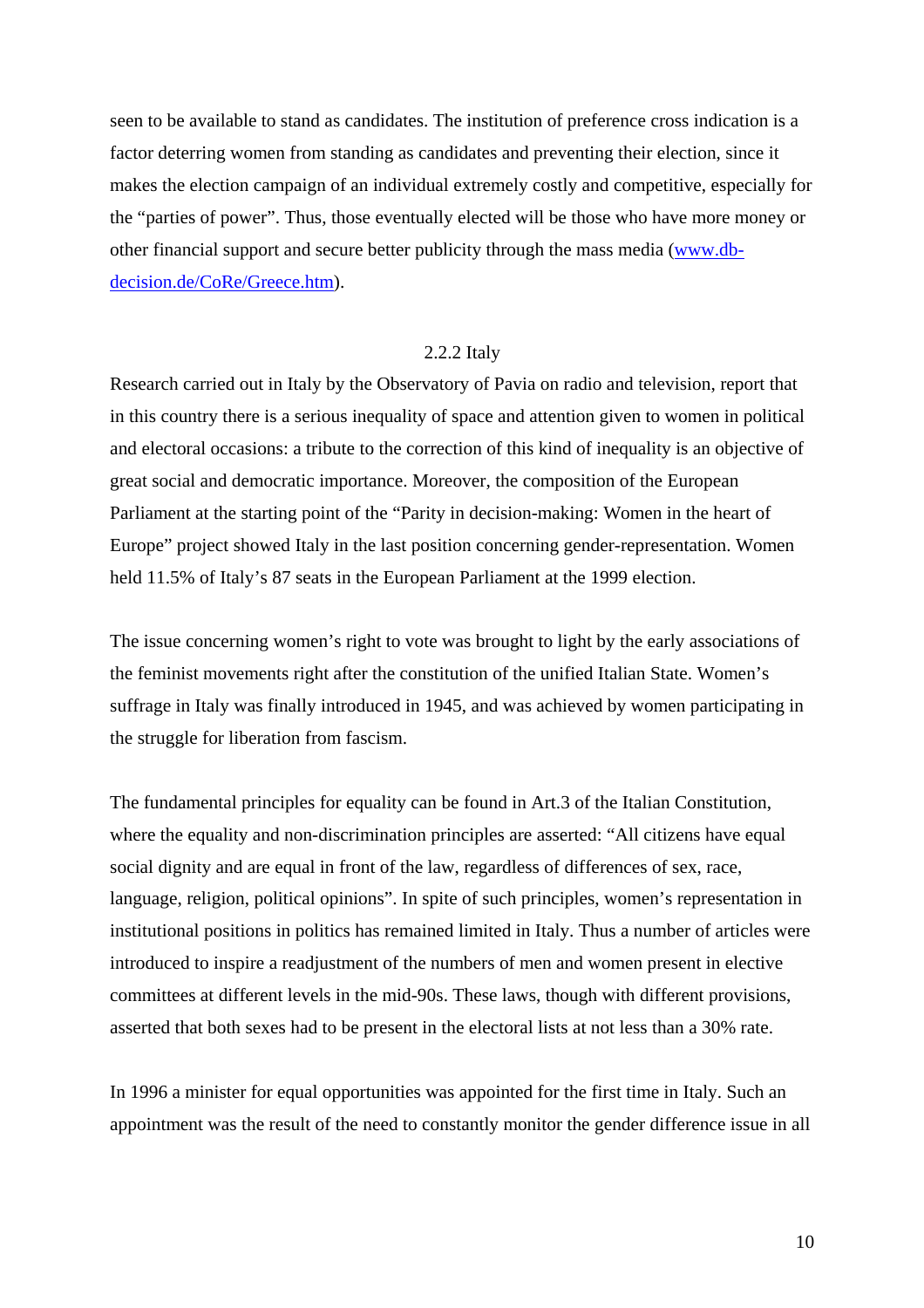<span id="page-10-0"></span>of the government's policies, in the hope to realizing equal opportunities (against any type of discriminations) and increasing the weight of women in national politics.

Recently, policies of the Italian government have reflected a more specific attention to the issue of women's presences in decision-making contexts. In March 1997, the Prime Minister issued a directive intended for all government members, aimed at "promoting the empowerment of women, acknowledging and guaranteeing freedom of choice and social equality to men and women". Another indication proving the changed orientations in the government's strategies is the law for public financing to political parties. This law (art.3) envisages promoting the active participation of women in politics so that every party is allotted a quota equal to at least 5% of electoral reimbursements received for initiatives oriented to such an objective [\(www.db-decision.de/CoRe/Italy.htm](http://www.db-decision.de/CoRe/Italy.htm)).

### 2.2.3 Hungary

The 2004 election was the first election for the European Parliament for the Hungarian population to take part in since they became member of the union  $1<sup>st</sup>$  of May 2004. The fact that only 38% of the Hungarian public used their right to vote in this election indicates that it did not appear as very significant to the population.

Numbers from the last national election in Hungary in 2002 show that women hold 9.8% of the seats in the Hungarian parliament. Hungary has gone through great social and political changes in the last fifteen years. However, women's representation in decision-making positions has not increased. The share of women in legislative and governmental bodies has rather decreased in the 90s. In 1994 women held 11.1% of the seats in the Hungarian Parliament and in the last election women's share of the seats were down at 9.8%.

Women in Hungary have had full suffrage since 1953.

In 1994 the first public actions towards gender equality were made and the first institution for the promotion of equal status of women were created in Hungary. After the Beijing conference in 1995 it started to work effectively. The institution has since been reorganised several times, its faith has been depending on political will, and has not been prioritised to a great extent. In 2003 a minister of equal opportunities were appointed, with not only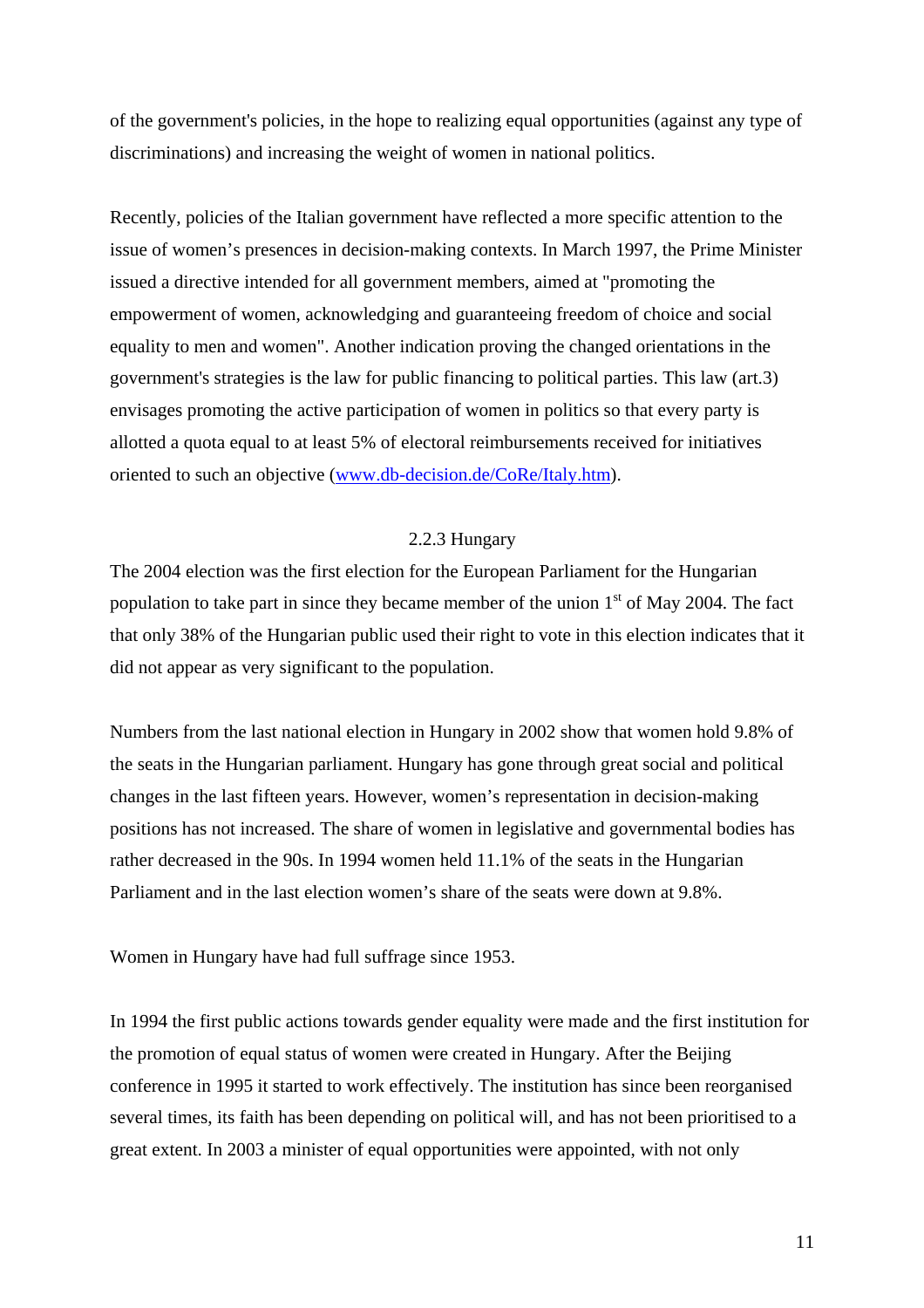<span id="page-11-0"></span>responsibility for gender equality issues, but also discrimination concerning ethnicity and disabilities as well ([www.karat.org/documents/hungary\\_mechanisms.shtml\)](http://www.karat.org/documents/hungary_mechanisms.shtml).

#### *2.3 Actors in project*

The "Parity in decision-making: Women in the heart of Europe" is a transnational project which is promoted and coordinated by the Research Centre for Gender Equality (KETHI) in Greece. KETHI was founded in 1994 and is a legal entity under private law, supervised and funded by the General Secretariat for Gender Equality of the Ministry of Interior, Public Administration and Decentralisation.The basic aims of KETHI's activities are to conduct social research on gender equality issues and to improve women's status and enable their advancement in all areas of political, economic and social life. KETHI's activities entail publication of studies and research, consultation services to women, seminars to professionals, conferences, co-operation with NGOs and other agencies for gender mainstreaming.

The partners in the project are:

MONA –Foundation for the women of Hungary (Hungary) MONA is a non-profit women's organization. It has ten-years experience in conducting nationwide events regarding women in decision-making. Its previous activities in this field, such as national and international conferences, seminars, workshops, academic research projects, training courses, have developed close working relationships with the target groups of the project in Hungary (women politicians, government authorities, local governments, civil society, business life, legal experts).

- Arcidonna Onlus (Italy)

Arcidonna is a national association, started in Palermo in 1986. Its main goal is to promote freedom and equal opportunities for women, by combating gender discriminations and supporting women's inclusion in social and professional life. Research, training, women employment and entrepreneurship promotion are its main areas of interest. In recent years, Arcidonna has been carrying out a lot of initiatives promoted in the framework of the most important Community Programmes (NOW, ADAPT, INTEGRA, Leonardo, IV and V Action Programmes for Equal Opportunities between men and women).

- Shevolution/ Eyecatcher (UK)

Shevolution is a British non-governmental organisation. Among other activities they work with training future women leaders in different parts of the world such as the former Soviet Union,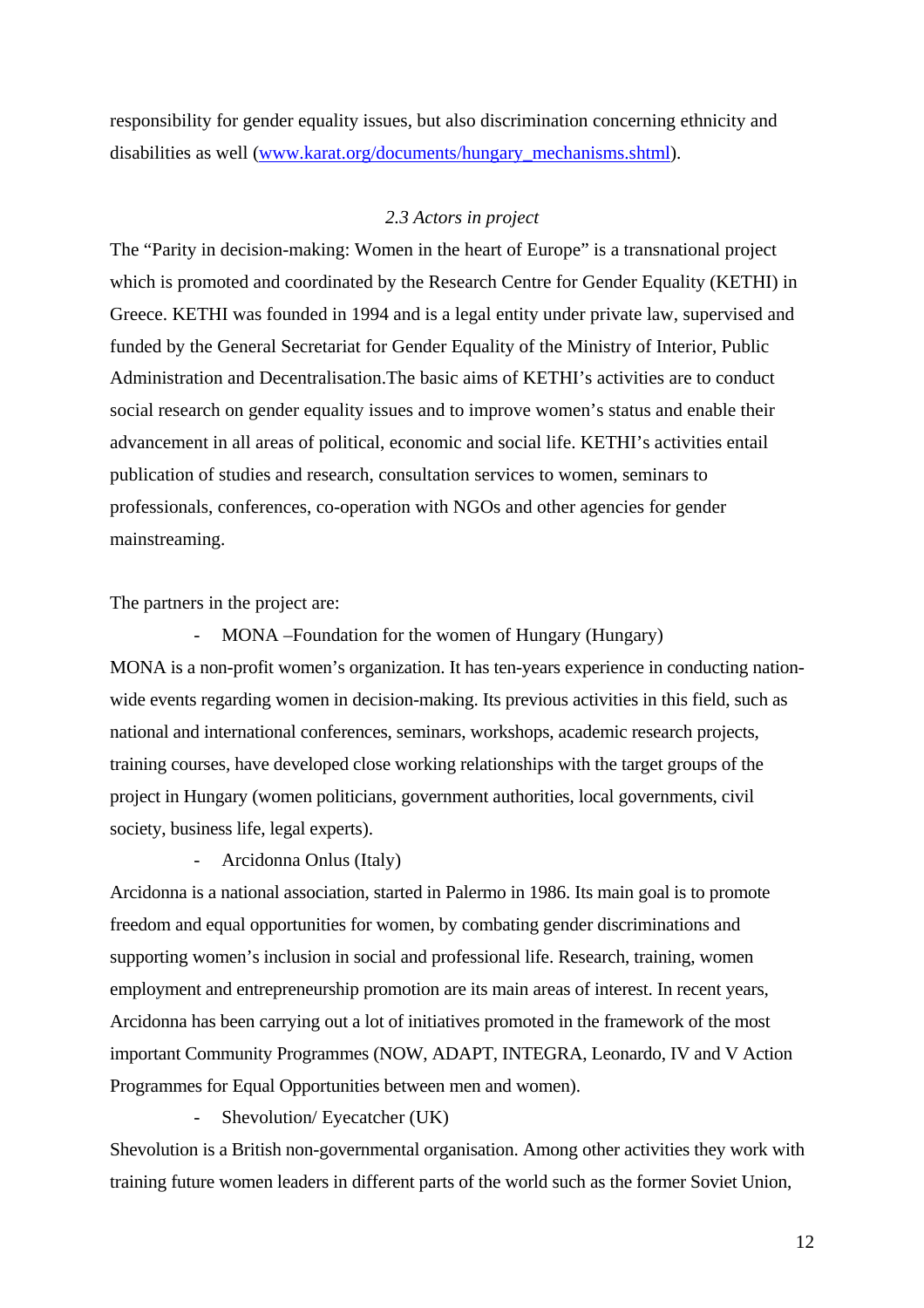Iraq and also several other developing countries. They organise conferences to increase the number of women in the world's parliaments and advise international agencies in Gender proofing development programmes.

#### The Northern Feminist University (Norway)

The Northern Feminist University (NFU) is a private foundation established in 1991 as a resource centre on gender equality. It has since then been working on collecting, documenting, developing, visualising and disseminating women's knowledge and experience, being a meeting place between theoretical and practical, formal and informal knowledge. They arrange studies and courses from secondary school to university level, both formal and informal. Some of the activities are: development work within the gender field especially on social planning and democracy, networking on national and international levels, projects within combating violence against women, resource management, rural development, entrepreneurship, all in a gender perspective. The aim is also to develop networks, studies and working methods.

The Greek part of the project included cooperation with national partners. These were:

Centre for Action Research on Peace (KEDE)

KEDE is a non-governmental organisation. Their main goals are: promotion of equality status between genders, promotion of peace and protection of human rights, of life and of the environment. Activities of KEDE are proceeding in the national-international level. KEDE has a long-standing experience of bringing together women leaders to discuss various international crises and of promoting women's participation in international decision-making positions. KEDE is considered an expert in the issues of women in decision-making positions, in conflict resolution, and peacekeeping operations. Members of KEDE include former women politicians, women in positions of authority within the government, scientists, journalists, and others.

#### Political Association For Women

Political Association for Women is an all-party non-governmental organisation. They work with promotion of the modern role of women in order to support women's participation in and election to political decision-making positions. They organise events in support of women candidates for the elections of national and European parliament, campaigns for gender parity in the European Parliament elections and the national elections, in cooperation with the women's departments of all political parties.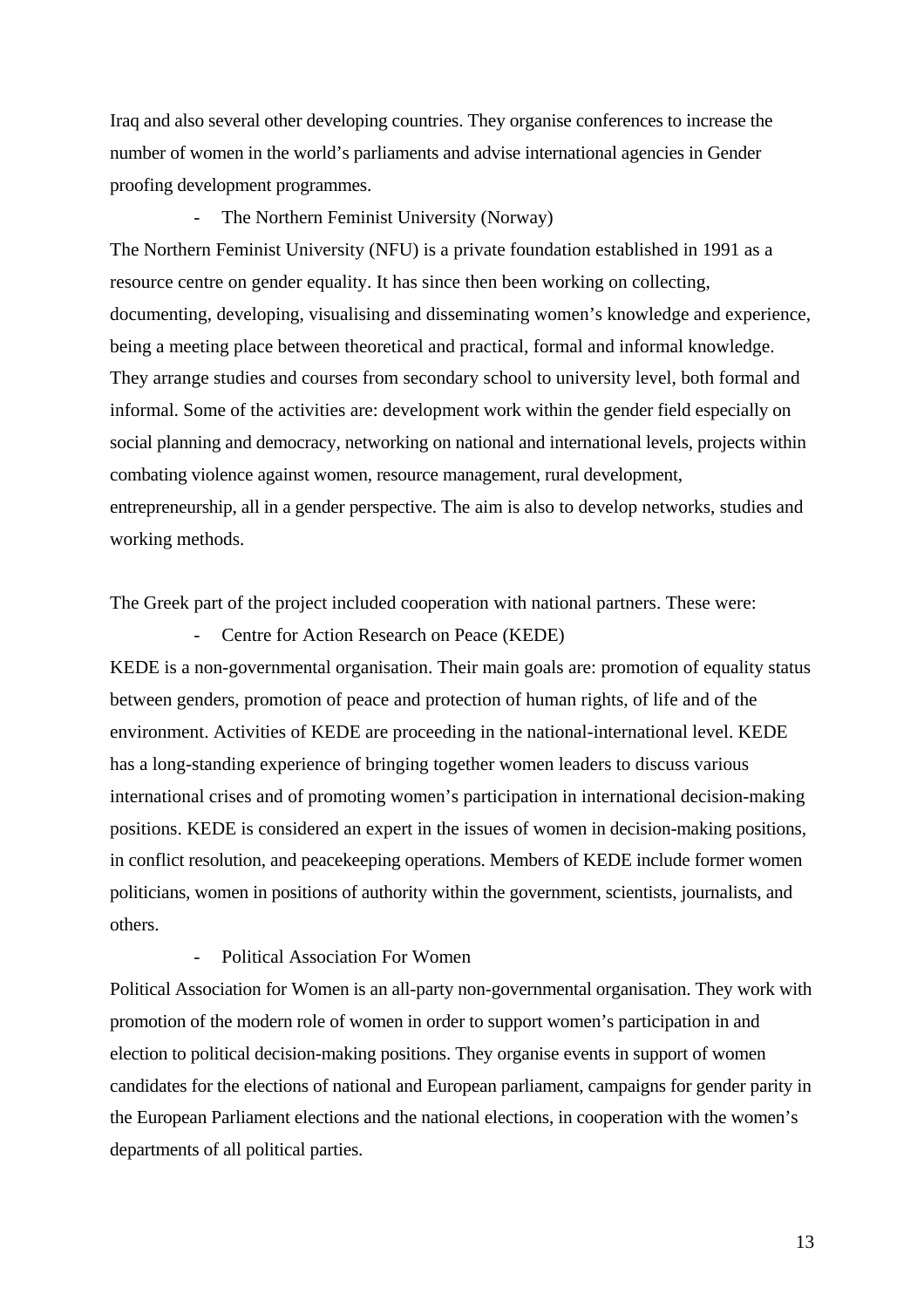#### *2.4 Organisation of project*

<span id="page-13-0"></span>The partners in the project had different roles and different duties. The focus was to change the gender unbalance in the ballot lists and the parliament delegations from Greece, Italy and Hungary. Even if there is far from gender equal political representation in United Kingdom as well as in Norway, the focus in this project was not directly on changing the situation in these countries, and the partner organisations from these countries were given outsider roles in the project. Shevolution contributed with training and courses on political communication for female candidates and The Northern Feminist University evaluated the whole project. Both Shevolution and The Northern Feminist University were involved in the project throughout the whole process. They actively participated in the transnational meetings and in developing methods for change. KETHI in Greece was the project-promoter and the main responsible for the project and most of the activities were initiated from there. KETHI was responsible towards the European Union, and functioned as the spider in the project web. The practical work with promotion and activities towards female candidates, parties and society was to a great extent carried out by the partner organisations in the respective countries.

# 3. Objectives

#### *3.1 Aims of the project*

The main objective of "Parity in decision-making: Women in the heart of Europe" was to increase the number of women in elective positions on the ballot lists for the European Parliament elections of 2004, and further on increase the percentage of women representatives in the elected parliament. Equal representation of women in the European Parliament will help to bring about a change in the political culture, creating a fairer and stronger Union that is closer to the concerns of its citizens, both male and female. Reaching the goal of gender-balance in decision-making demands a change of people's conceptions of what men and women are suited to do. There is a need for a change of attitudes towards women as public agents and potential decision-makers and consequently a change of voting behaviour.

Implementing the "Parity in decision-making: Women in the heart of Europe" project is based on a widespread public-awareness campaign to alert public opinion to the usefulness and advantages for society as a whole of balanced participation of women and men in decisionmaking.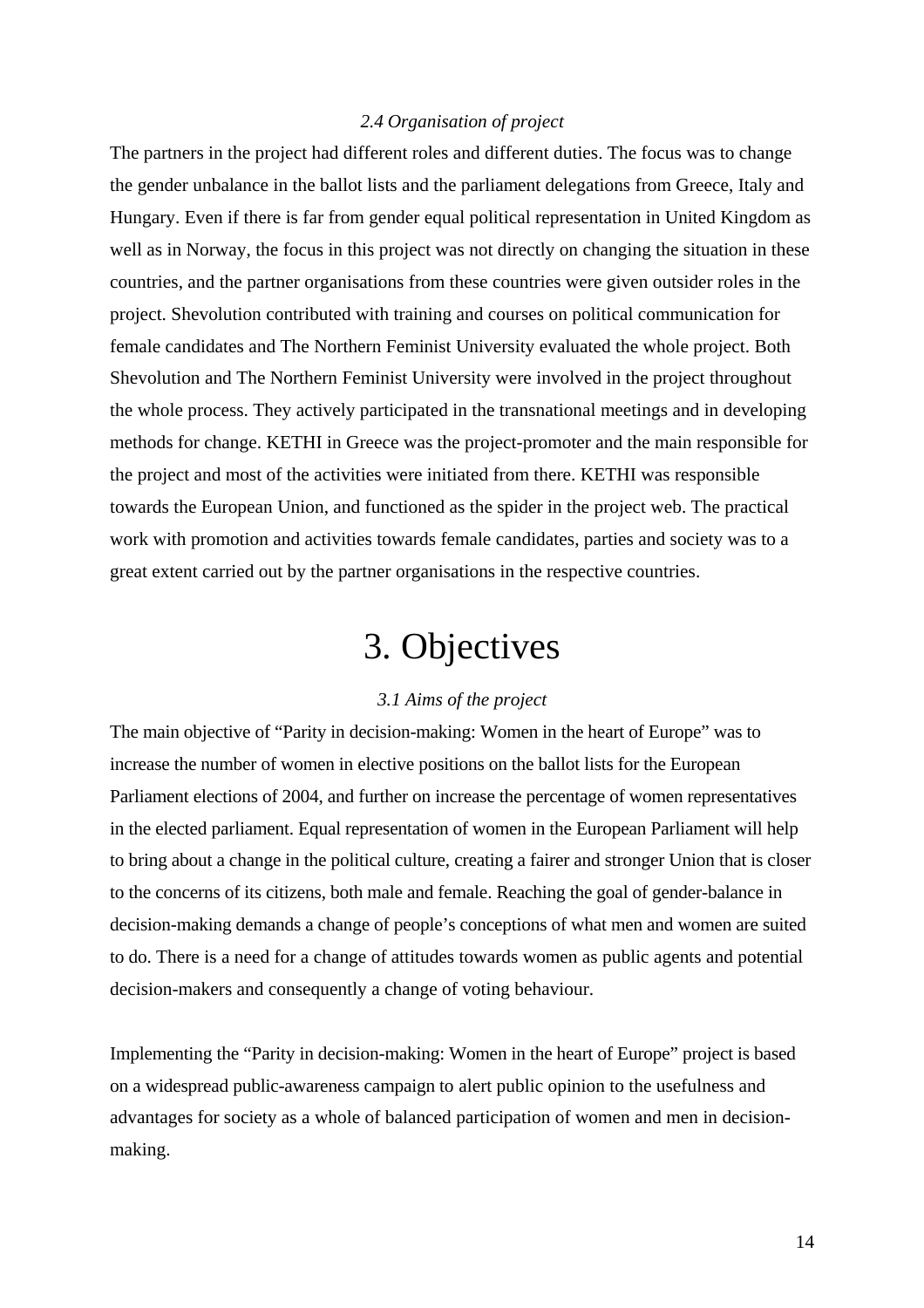<span id="page-14-0"></span>It was also an objective to develop the capacity of relevant groups to promote gender equality effectively, in particular through support for the exchange of information, good practice and networking. Apart from parity in the European Parliament, the project had the objective of contributing towards achieving a gender balance in the national parliaments as well. The process of this project's implementation aimed at raising public awareness of the need for gender balance and parity democracy in national parliaments, and the project will be utilized for upcoming national elections. The transnational partnership established through the project can be an important element for achieving this objective.

Summarised in points, the aims of the project were:

- To inform and sensitise the public opinion about the importance and the advantages of women's participation in political, economic and social decision-making
- To ensure parity representation of women on the ballot lists for the European Parliament election, in the elected European Parliament and consequently in national elections in Greece, Italy and Hungary
- To empower women in order to demand their participation in the ballot lists of the political parties
- To train women candidates enabling them to run successfully in elections

# 4. Methods

The methods for fulfilling the objective of parity in decision-making consisted of a variety of well-founded and frequently used activities. The strategy was based on reaching change through a combination of the methods presented below.

The election for the Greek national parliament came first, and was a test of some of the methods used in the project. Elements tried out in the Greek national election in March 2004 were, with some modifications, later used for the European elections in Italy and Hungary as well as in Greece.

#### *4.1 Public campaigns*

Campaigns were held to alert public opinion of the usefulness and advantages for society as a whole of balanced participation of women and men in decision-making. Women politicians' campaigns on these issues were promoted. Focus of the campaigns was the added value that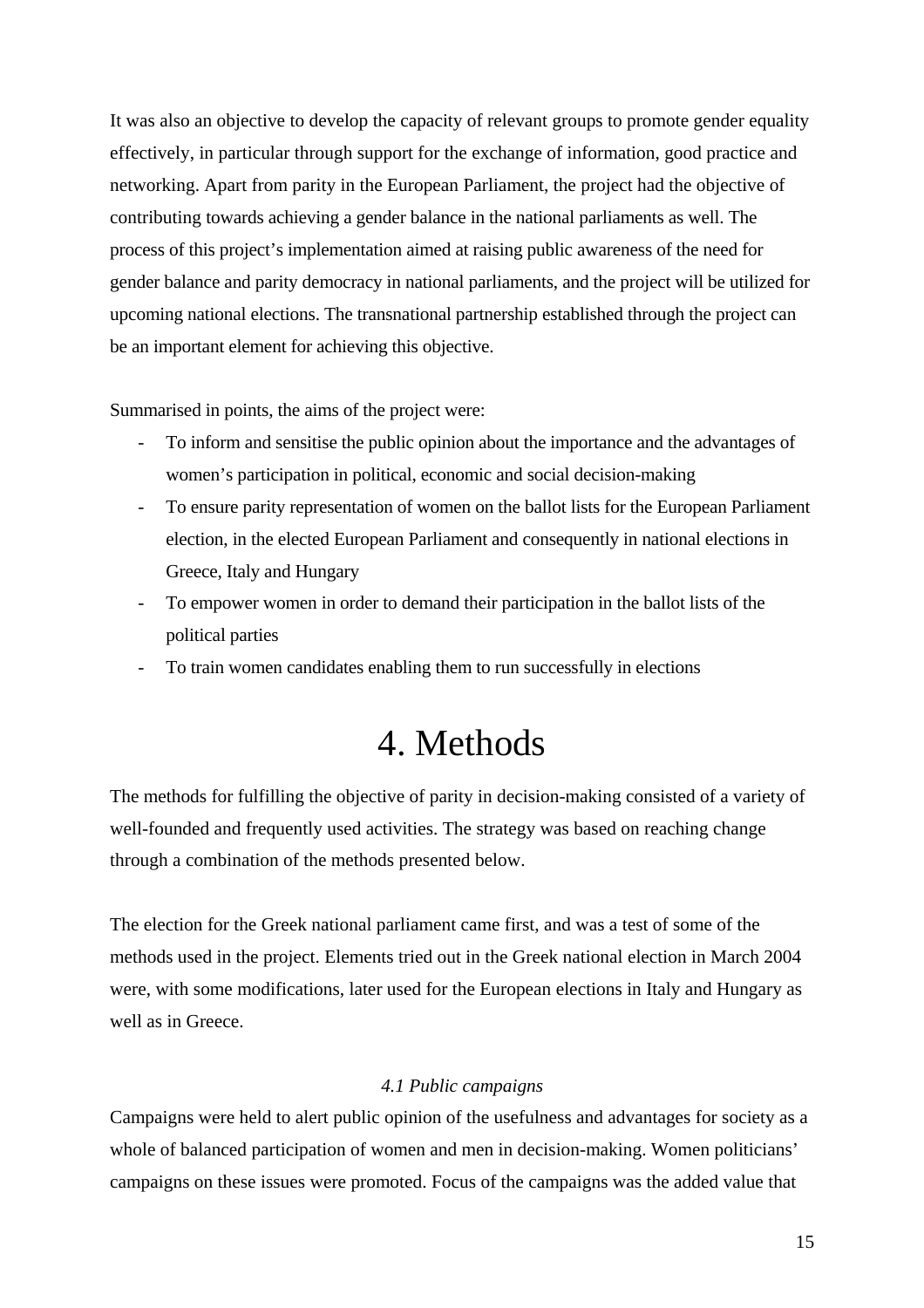<span id="page-15-0"></span>women bring to politics, in addition to the democratic deficit in the overrepresentation of men. KETHI and the two national implementing partners in Greece, the Political Association of Women and the Centre for Research and Action on Peace, initially performed the campaigns before the national election in Greece. Subsequently similar campaigns were carried out before the European Parliament election in Greece by KETHI as well as in Hungary by MONA and in Italy by Arcidonna.

The campaigns consisted of a wide range of activities with the common message to vote for women. Adverts were placed in newspapers and magazines, brochures and posters were distributed through women politicians and separate stands. TV and radio spots were encouraging people to vote women. There were organised public meetings with information on gender equality. There were also organised training courses for women on communicational skills and acting in public.

### 4.1.1 Campaigns in Greece

In Greece the advocacy campaign were two-fold, or carried out in two stages, before the national election in March and later for the European election in June. A TV spot with a message encouraging people to vote women, was produced, and was showed as a social message on the public and private TV stations. An additional TV spot was produced in the end of the project period to underpin the general campaign in Greece. A radio spot was produced and broadcasted at local and national radio stations. Several leaflets and brochures were produced and distributed throughout the country through political parties, women politicians, mail, meetings and political parties' kiosks. KETHI used all available channels to distribute their message to the public.

#### 4.1.2 Campaigns in Italy

In Italy a message to vote women was published in newspapers as well as through radio and TV. People in Italy had the opportunity to use three preferences at the election, and Arcidonna encouraged the population to use it actively for voting for women. They shaped and spread recognisable material and merchandise of various kinds such as leaflets, posters, postcards, stickers, fans etc. All of the material carried the message that people should vote women in the European Parliament election. The material was distributed throughout the whole country through different channels. Meetings, discussions and press conferences were held in the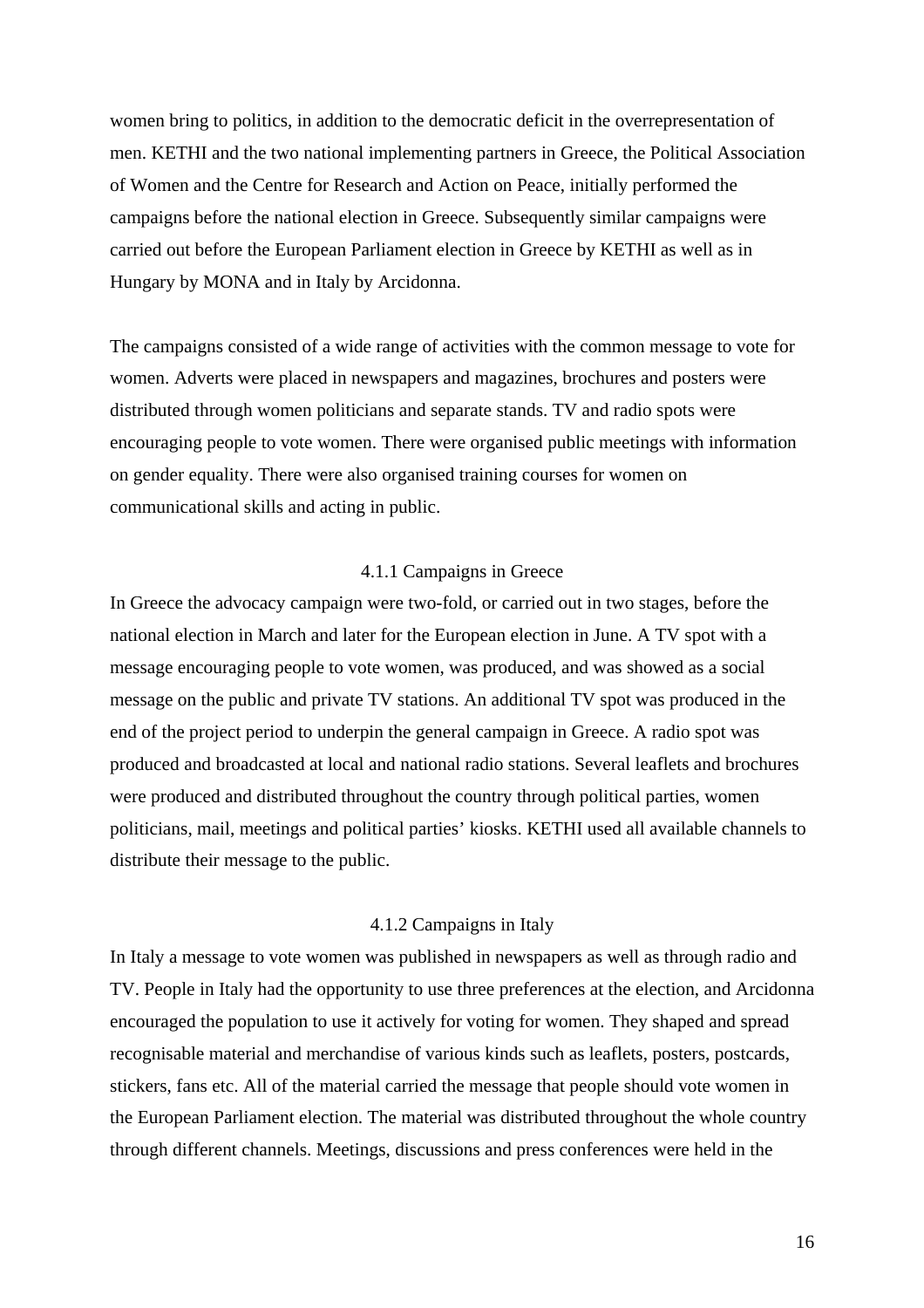<span id="page-16-0"></span>major cities and "Let's vote women day" was arranged on the  $5<sup>th</sup>$  of June. Celebrities were included in the campaign in order to create publicity.

#### 4.1.3 Campaigns in Hungary

The project in Hungary focused on a media campaign in two phases. MONA's goal in the campaign was to enhance women's potential of self-representation by means of their increased participation in public life. 10% fewer women than men used their voting rights in the last national election in Hungary, so encouraging women to actually use their democratic rights was also part of the project. They encouraged the population to vote consciously and chose parties with a clear equal opportunities strategy and with more women on their election lists.

MONA produced radio spots, messages in printed press and distributed leaflets. They introduced the campaign through a press conference in Budapest.

The second phase of the campaign is raising awareness among women, of the Member of the European Parliament's obligation to represent them, including putting equal opportunities on the agenda. They will also encourage women to make contact with their MEPs in order to make them work on gender equality issues in the European Parliament.

#### *4.2 Communication techniques and political marketing seminars*

One specific issue for the project is to train women in communication techniques and acting in public such as giving speeches or interviews, political presentation etc. A goal is also to assist in developing a fundament in women that will help them overcome some of the hindrances for acting in the public sphere. One factor that contributes to keeping women from acting on the political scene is the use of suppression techniques through media. Women politicians are for example presented in other ways than men; they are asked different questions and "used" differently. Being aware of this can help diminish the effect of the suppression. Women have in many traditions through their upbringing not been encouraged to speak in public or act as public persons, which means that they might need a different sort of training than men, in order to have success as vigorous political actors.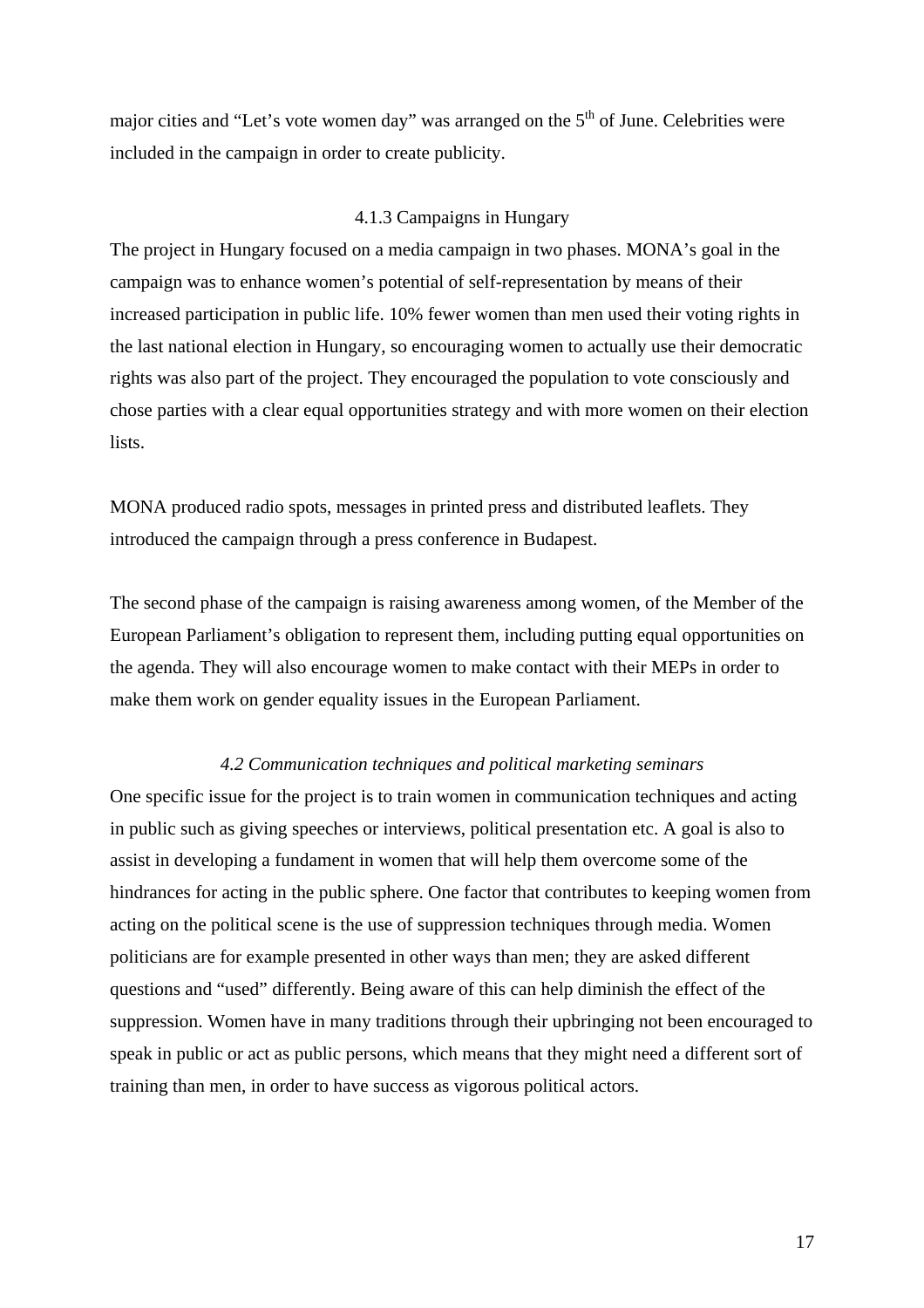The first of the seminars in Greece took place in Athens in late April 2004. It aimed at developing the communication skills of the participants, who were female executives from various political parties as well as representatives for the partner organisations in the project.

Lesley Abdela from Shevolution was responsible for two-day workshops in Athens and Thessalonica, which aimed at assisting women active in Greek politics to develop their communication skills. The workshops consisted of some general background information and seminars and training on how to do public speeches as well as radio and TV interviews. The training was a mixture of lectures and practical training. It is valuable for women to become aware of that there is a systematic difference in how men and women are treated, and to realise that there is nothing wrong with you as a person when you as a female politician experience to be treated with less respect than your male counterparts. It is part of a system that stereotype both men and women and categorise women by nature, as being less capable than men as decision-makers.

We observed the workshops and it was clear that the participating women politicians were happy with the content and they expressed positive views of the outcome. They identified it as a problem that women are underrepresented to the extent they are in Greece, and they were positive towards the effects of arrangements like this for increasing female representation. Several women at the workshops had similar experiences from their everyday life as politicians or activists. Maria, a young Greek politician expressed it like this: *"Even though women get more space within the parties, men are still in the top positions within the party and on the electable positions of the ballot lists. The parties are willing to include women, but not to the same extent or in the same positions as men."* Another common experience was the notion of not being good enough. Christina, a journalist and activist expressed that: *"They say that women are not suited for political positions. Either they are too old to take the position, or they are too young and running the risk of getting pregnant soon, or if they have children they should rather stayed home, taking care of them. There is never the right time for women to be in power positions. Men are never getting this kind of criticism, and their age is never an issue."* This type of activity was clearly perceived to be useful by the participating activists. They appreciated sharing their experiences and realised the unfair way they felt treated was part of a system, not actions aimed at them as individuals. They also appreciated the practical training on preparing and doing interviews and speeches.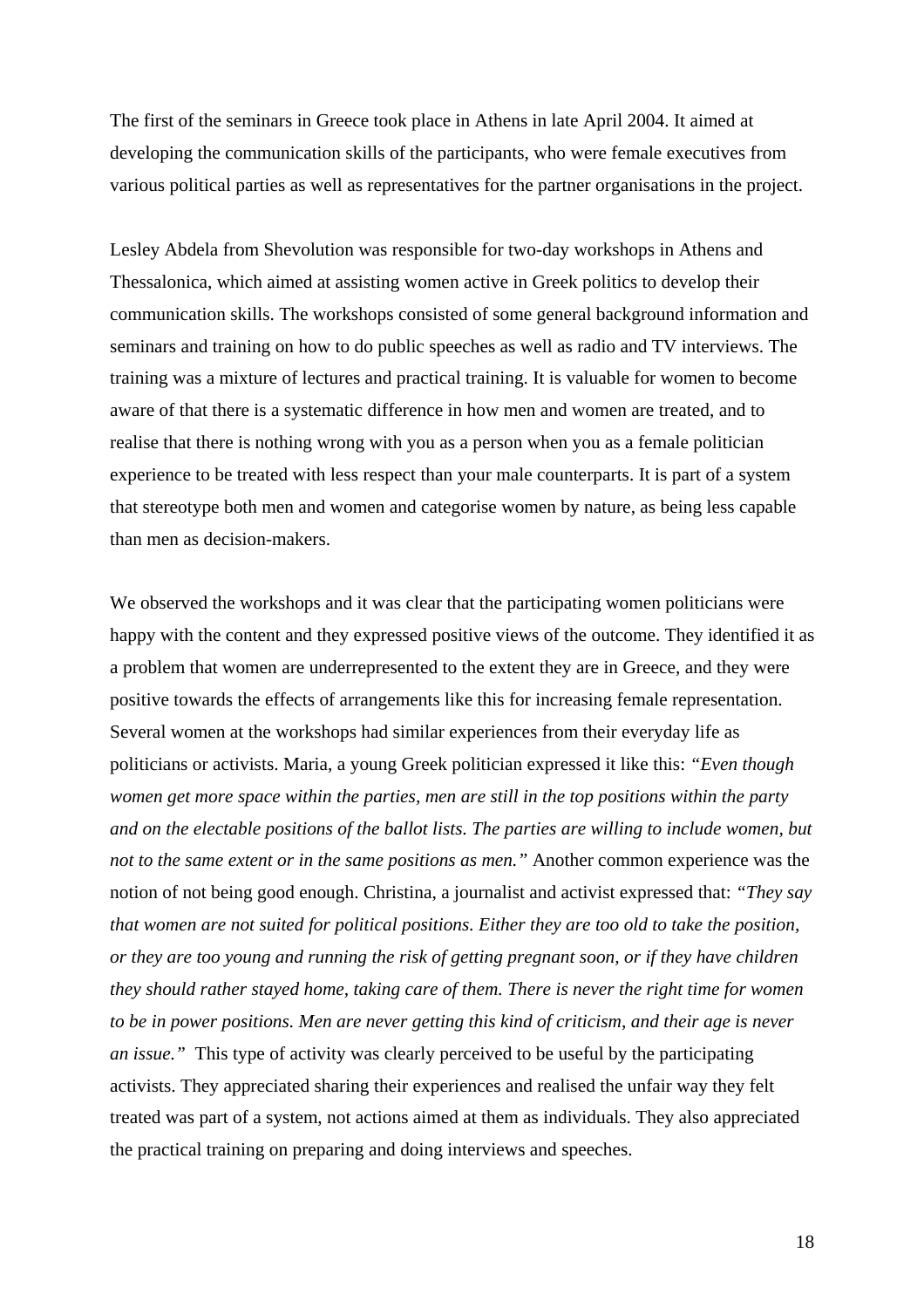#### 4.2.1 Training manual

<span id="page-18-0"></span>The training activities made evident a need for some sort of training manual that could be used by others in the future. Lesley Abdela was responsible for drafting a training manual in order to continue this training process among women in the target countries. Such a manual will help to spread the project further in the future by enabling more people in local communities to train more women to become potential decision-makers. The manual was constructed in a general way, which opens for universal use. The manual can be a helpful tool wherever women need training to overcome the hindrances towards becoming political actors.

The first part of the manual consists of a general part with background on gender balance in decision-making and the second part consists of workshop modules and guidelines for trainers.

None of the partners in the project had come across a document like this before. The unique training manual was presented in draft form on  $3<sup>rd</sup>$  transnational meeting in Budapest, and finalised to the closing conference of the project.

#### *4.3 Other seminars*

Early December 2004, MONA organised a seminar with training in gender mainstreaming for the female Hungarian members of the European Parliament and their assistants, together with relevant NGOs. The seminar was meant to build a fundament for preparing policy decisions with an increased respect of gender aspects. The MEPs initiated partnerships by asking for proposals regarding policy issues they are responsible for, and the seminar also led to a dialogue on how to lobby for issues that are important to Hungarian women.

### *4.4 Website*

There was created a special page on "Parity in decision-making: Women in the heart of Europe" within the KETHI website [\(www.kethi.gr](http://www.kethi.gr/)), linked with websites of the partner organisations and other relevant websites, for dissemination of information and project activities. There were published texts arguing for parity in decision-making. In the Greek section women candidates from all parties were offered to present themselves through a personal profile. The website will be used for fully presenting the content of the "Parity in decision-making: Women in the heart of Europe" project. The results of the project in addition to various material produced will be accessible through the website.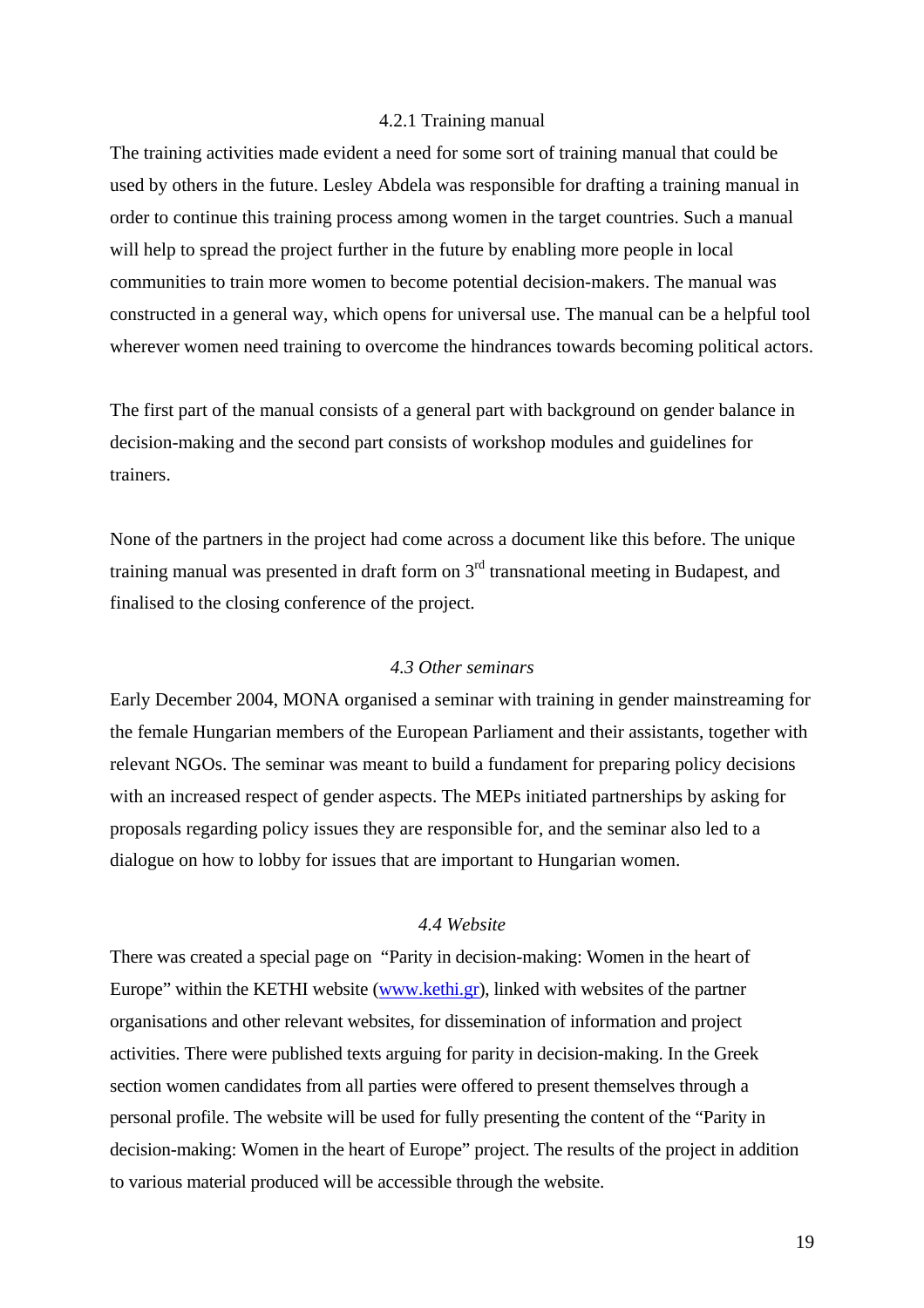#### *4.5 Transnational mechanism*

<span id="page-19-0"></span>One side effect of the project is the creation of a lasting international cooperation, a transnational mechanism. It encompasses a dual role, in the project period it did on one hand exercise pressure on political parties to increase the number of women candidates, and on the other hand it supported exchange of information, practices and assistance between women candidates at the European level. Representatives of the project's implementing partners comprise the transnational mechanism.

In this project the focus is not only the countable increase of women in parliament at this point of time, but also a mental change of people's conception of women as decision-makers. The goal is that women is seen as individual political agents, just as well as men, whether you are born as a boy or a girl should not be categories to decide whether you can be a political representative or not. The transnational mechanism is meant to function as a network that can continue to work for the necessary further changes in society to achieve real gender parity.

#### *4.6 Transnational meetings*

The international cooperation were organised through several transnational meetings. The first meeting was held in Athens on December  $6<sup>th</sup>$  2003. Here the project was started, and a steering group was established consisting of one representative from each partner organisation. The steering group is a part of the transnational mechanism created by the project. The purpose of the transnational meetings were to discuss and agree upon the material, information, activities, and evaluation system, to exchange experience, prepare campaigns and tools, to assess the process at all stages and to evaluate. The idea is that the partners can draw lessons from each other and develop the project using each other's experiences. The second meeting was held in Rome on July  $19<sup>th</sup>$  2004, the third was held in Budapest on October  $29<sup>th</sup>$  2004 and the fourth was held on February  $6<sup>th</sup>$  2005 in Athens. Representatives from all partner organisations participated in these meetings.

#### *4.7 European conference*

The project was ended by a final conference held in Athens on February  $3<sup>rd</sup>$  to  $5<sup>th</sup>$  2005. It was titled "From theory to practice: women and men in equal partnership in politics". High-ranking Greek and European officials were keynote speakers and Greek women politicians from all over the country participated as well as representatives for the partner organisations in this project.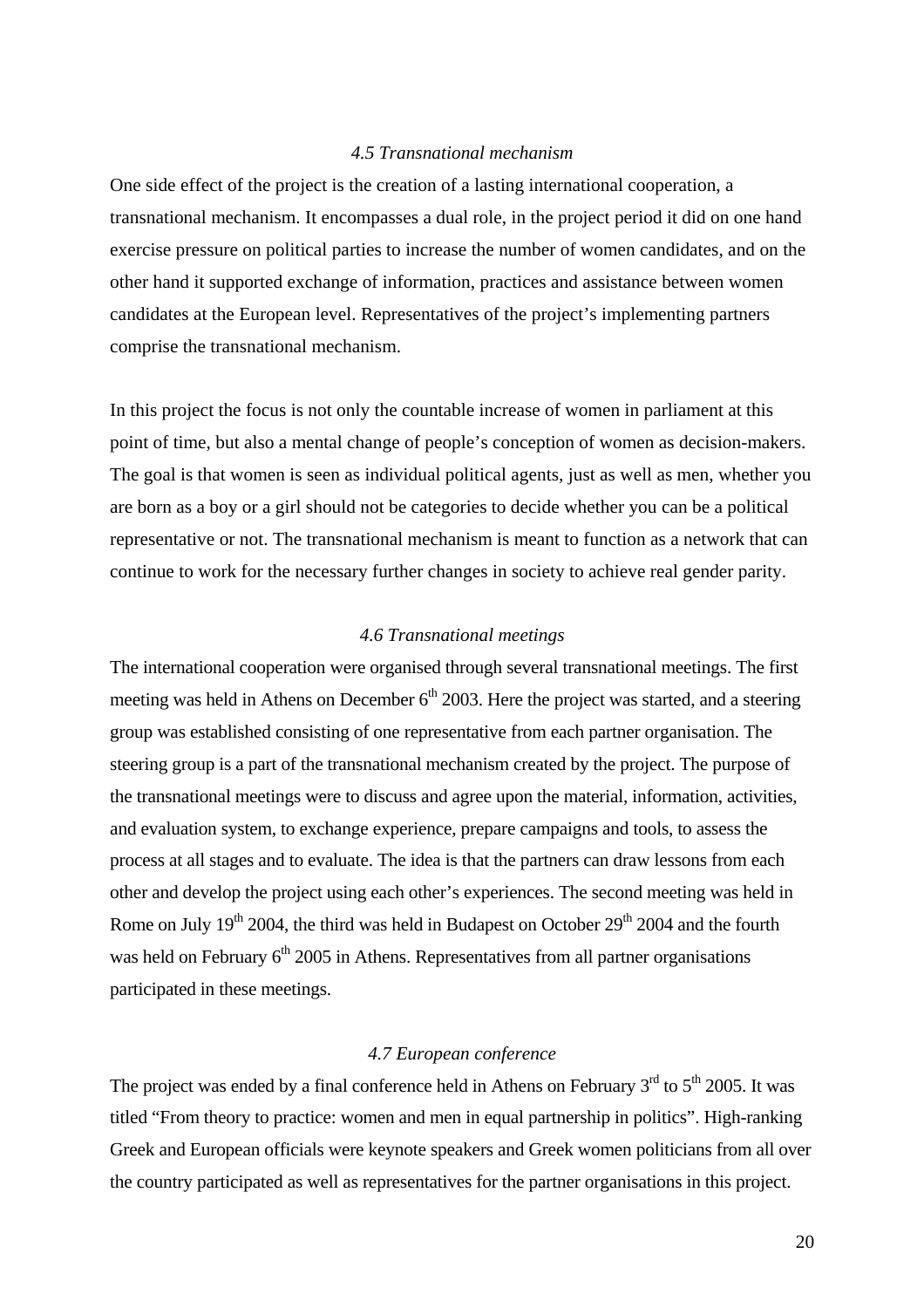<span id="page-20-0"></span>The programme of the conference consisted of various views of and presentations of women in politics in Greece and Europe, roundtable discussions, workshops and a presentation of "Women in decision-making: Women in the heart of Europe".

## 5. Outcome

### *5.1 Non-measurable changes*

Parts of the outcome of this project are changes that are in short terms non-measurable or changes that are difficult to measure. Changes in attitudes towards women as political actors or in voting behaviour are factors that will be evident through time, and at the moment we can only see indications of that this kind of changes will actually take place.

I interpret the fact that the election results in the target countries show that women representation has increased, as a sign of beginning changes in attitudes. Even though the changes of gender representation are not immense, it is a start and an indication of raised awareness of women as potential decision-makers.

### *5.2 Greek national election*

The first indicator of how the project worked was the Greek national election held on March  $7<sup>th</sup>$  2004. The numbers from the election shows no big changes but indicates a positive development in Greece.

The portion of women representatives increased from 8.7% to 12.7% in the national parliament. However, the proportion of women in the government decreased from 8.2% to  $4.2\%$  $4.2\%$  $4.2\%$ <sup>2</sup>. A woman (Anna Psarouda Benaki) was elected president of the national parliament for the first time.

### *5.3 European Parliament election*

The low percentage of people using their voting rights in the election for the European Parliament indicates a low interest in the general public for this institution. Only 45.5% of the European Unions inhabitants voted in the election [\(www.elections2004.eu.int/ep-](http://www.elections2004.eu.int/ep-election/sites/en)

<u>.</u>

<span id="page-20-1"></span> $2$  There was a political shift of the government from socialist to conservative, socialist parties tend to have more women in positions, which can be a contributing factor for the decrease of women in the government.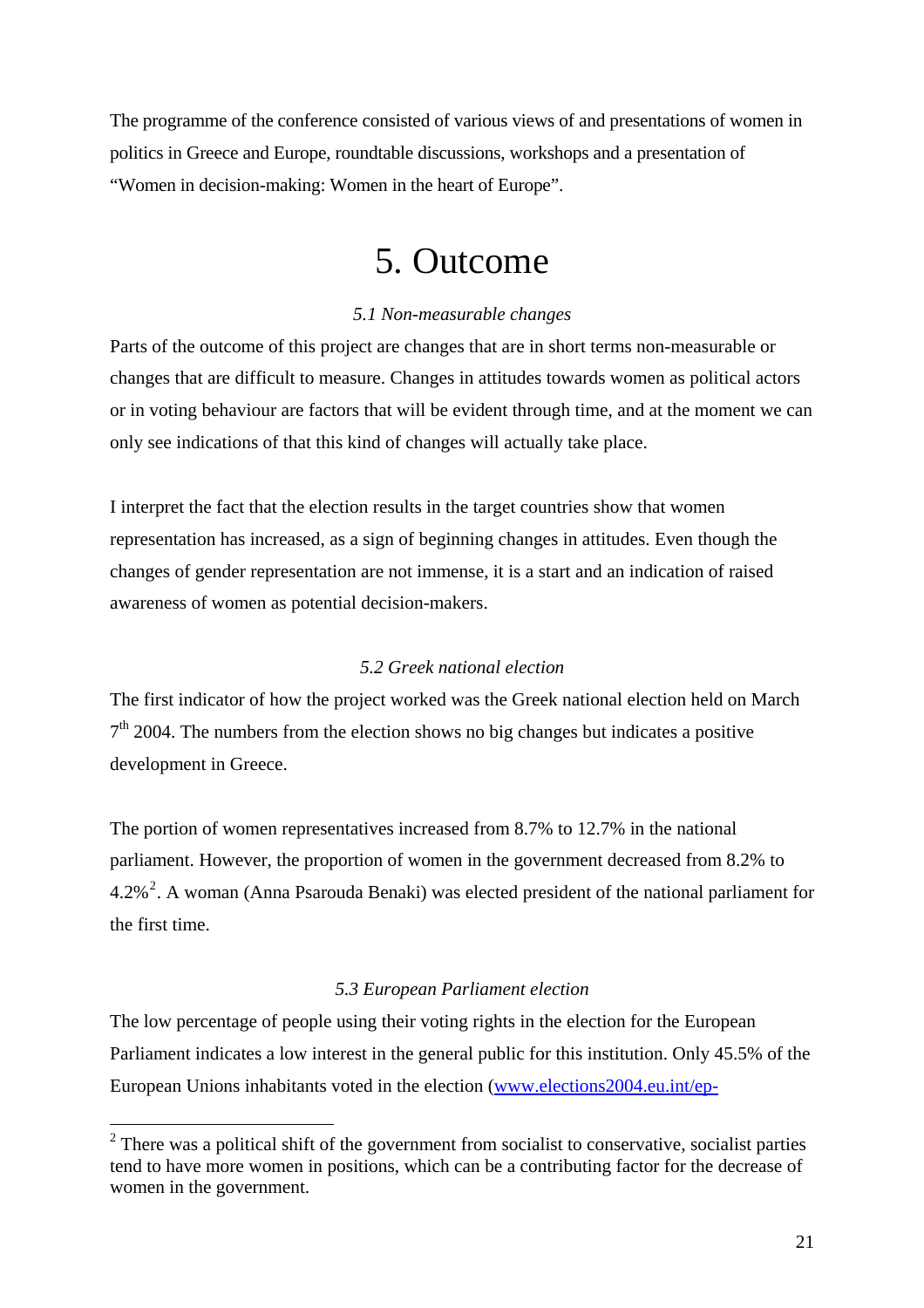<span id="page-21-0"></span>[election/sites/en](http://www.elections2004.eu.int/ep-election/sites/en)). This continues the trend of the European Parliament election losing interest among the population. This institution shares this faith with a number of other democratically elected institutions. Still the European Parliament is an institution with power, and the need for parity of gender representation is evident.

#### 5.3.1 Women representatives in parliament

Before the 2004 election, there were indications that women representation in the parliament would be increasing in the member countries. However, on the  $1<sup>st</sup>$  of May 2004 ten new countries were included in the union. Most of these countries have lower women representation in decision-making positions than the old member states. Subsequently, after the 2004 election with the new countries included, the gender representation was not increased<sup>[3](#page-21-1)</sup>. The results from the 2004 election show that the women representation decreased in the parliament in total<sup>[4](#page-21-2)</sup>. However, the percentage of women elected increased in all three target countries. In Greece women representation ended on 29.1%, in Italy the number is 19.2% and in Hungary the number is 33.3%. Total figure of women representation in the parliament is 30.3% (Table 2). The new member states Malta and Cyprus possess the not honorary places at the bottom of the ranking with no women in their delegations to the parliament. The 2004 election was a step backward for the European Union when it comes to parity in decision-making as it meant a decrease of women representation from 31% in the previous parliament. The increase in the target countries indicates that the "Parity in decisionmaking: Women in the heart of Europe" project has had a positive effect.

Compared to earlier elections in the target countries, there is an evident positive development in the women representation. In Italy's delegation 15 out of 78 representatives are women after the 2004 election, while 10 out of 87 representatives were women after the 1999 election. In Greece' delegation 7 of 24 representatives are women, compared to 4 of 25 at the last election. 8 out of 24 representatives are women in the Hungarian delegation. 2004 was the first time Hungary elected representatives to the European Parliament, but comparing to

1

<span id="page-21-1"></span> $3$  We could have compared with the development of women representation in the EU 15 countries, however, since the target countries are both old and new members we chose to use the figures for the whole union.

<span id="page-21-2"></span><sup>&</sup>lt;sup>4</sup> The numbers of women representation vary in different sources, among other things depending on if it is measured at the time of the election or later in the period. We use the numbers presented by the European Council on their web pages.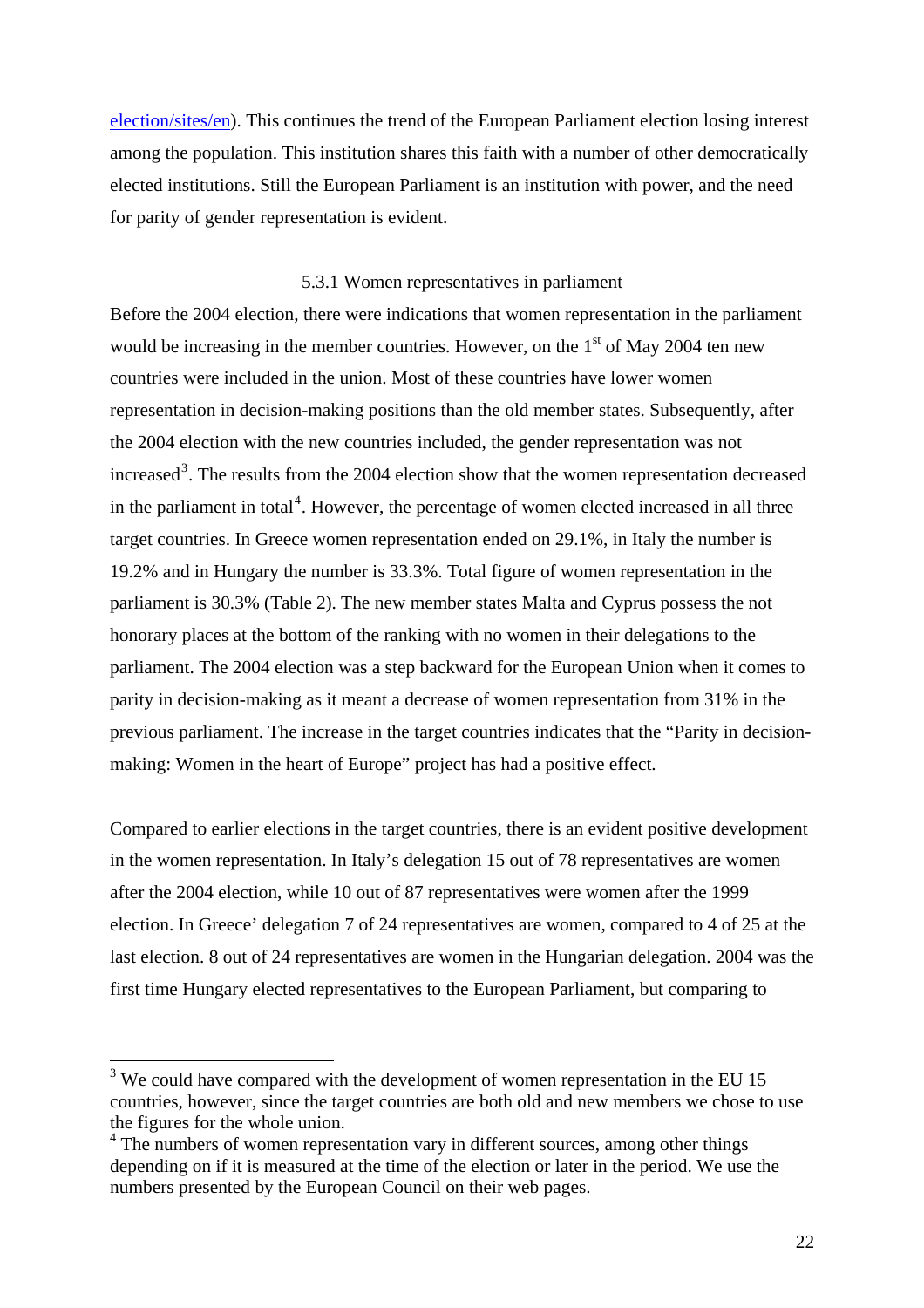earlier national numbers there is an increase in women representation<sup>[5](#page-22-0)</sup>. In the Hungarian Parliament of 2002 women comprised 9.8% of the seats, while they hold 33.3% of the seats in the newly elected European Parliament.

| Table 2. Women representation in % in the European Parliament election 2004 and in 1999 |                 |                |                |      |
|-----------------------------------------------------------------------------------------|-----------------|----------------|----------------|------|
| Country                                                                                 | Representatives | Women          | % 04           | %99  |
| Sweden                                                                                  | 19              | 11             | 57.9           | 40.9 |
| Luxembourg                                                                              | 6               | 3              | 50             | 33.3 |
| Netherlands                                                                             | 27              | 12             | 44.4           | 35.5 |
| France                                                                                  | 78              | 34             | 43.5           | 42.5 |
| Slovenia                                                                                | $\overline{7}$  | 3              | 42.8           |      |
| Austria                                                                                 | 18              | $\overline{7}$ | 38.8           | 38.1 |
| Ireland                                                                                 | 16              | 5              | 38.4           | 33.3 |
| Lithuania                                                                               | 13              | 5              | 38.4           |      |
| Finland                                                                                 | 14              | 5              | 35.7           | 43.8 |
| Denmark                                                                                 | 14              | 5              | 35.7           | 37.5 |
| Slovakia                                                                                | 14              | 5              | 35.7           |      |
| Hungary                                                                                 | 24              | 8              | 33.3           |      |
| Estonia                                                                                 | 6               | $\overline{2}$ | 33.3           |      |
| Spain                                                                                   | 54              | 18             | 33.3           | 31.3 |
| Germany                                                                                 | 99              | 31             | 31.3           | 38.4 |
| Greece                                                                                  | 24              | $\overline{7}$ | 29.1           | 16   |
| Belgium                                                                                 | 24              | 7              | 29.1           | 40   |
| Portugal                                                                                | 24              | 6              | 25             | 24   |
| <b>United Kingdom</b>                                                                   | 78              | 19             | 24.3           | 24.1 |
| Latvia                                                                                  | 9               | $\mathbf{2}$   | 22.2           |      |
| <b>Check Republic</b>                                                                   | 24              | 5              | 20.8           |      |
| Italy                                                                                   | 78              | 15             | 19.2           | 11.5 |
| Poland                                                                                  | 54              | 7              | 12.9           |      |
| Cyprus                                                                                  | 6               | $\overline{0}$ | $\overline{0}$ |      |

<span id="page-22-0"></span><sup>&</sup>lt;sup>5</sup> Women representation in national elections and European Parliament elections cannot be directly compared, however, we use the comparison as an indicator of development of women representation in Hungary.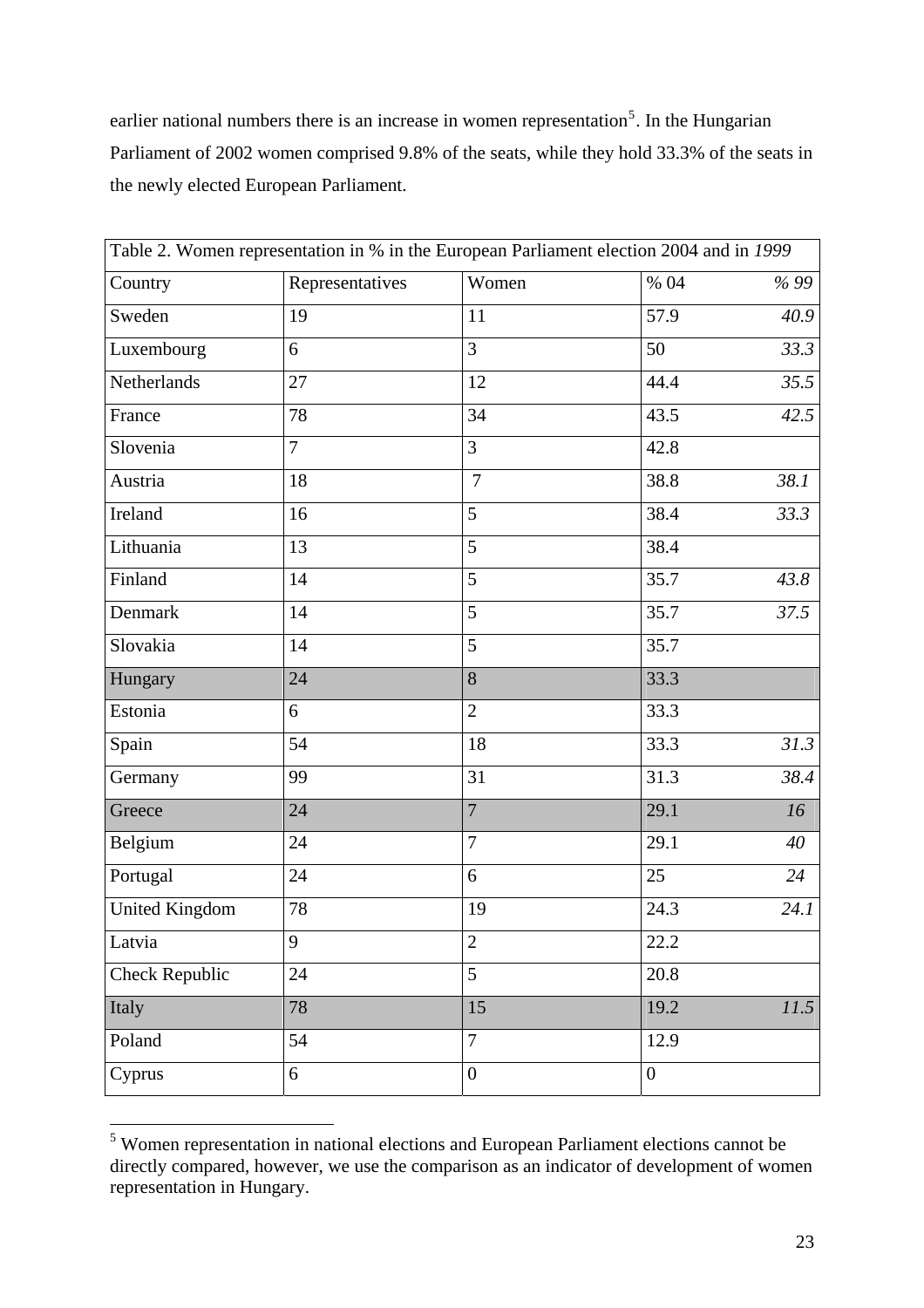<span id="page-23-0"></span>

| Malta       |     |               |      |
|-------------|-----|---------------|------|
| Total       | 732 | $\cap$<br>∸∸∸ | 30.3 |
| Total EU 15 | 573 | 185           | 32.3 |

Source: www.elections2004.eu.int/ep-election/sites/en/results1306/women/index.html

#### 5.3.2 Women representation on ballot lists<sup>[6](#page-23-1)</sup>

We have focused on the ballot lists of the parties who got representatives elected. In Greece there were 16.8% women candidates on the ballot lists in the national election in 2004. The portion of women on these lists had increased slightly from 14.7% in 2000. In the ballot lists for the European Parliament election in 2004 women held 29.2% of the positions in Greece. In Hungary 26.6% of the representatives on the ballot lists that got candidates elected for the European Parliament were women. In Italy 33.1% of the candidates on the ballot lists were women in 2004 (Figures from correspondence with KETHI, Arcidonna and MONA).

# 6. Discussion

#### *6.1 Practical arrangements*

The project suffered from a shortage of time at certain stages. The initial plan was to start the project in the early fall 2003. However, the start was postponed, and the work did not start until December. In Greece, the national election was proclaimed two months earlier than the initial notice, which gave even shorter time for preparations. The national election in Greece led to a change of Government, which then led to a change of board in KETHI, the promoter of "Parity in decision-making: Women in the heart of Europe". The effect of not having a board at KETHI in a period of the project created administrative problems. It affected the time schedule and caused practical difficulties related to the implementation of the program. This especially related to approval of expenses and reimbursements for partner organisation.

The project manager at KETHI was replaced in October/ November 2004. There is always a risk of losing the totality of a project when changing project manager towards the end of a project period. The change in this case was due to external causes, by the change of

1

<span id="page-23-1"></span><sup>&</sup>lt;sup>6</sup> We have found limited information on gender representation on ballot lists of earlier elections, consequently we cannot establish development in the parity here. However, it is interesting to analyse the unparity between the gender-balance of the ballot lists and the gender-balance in the elected delegations.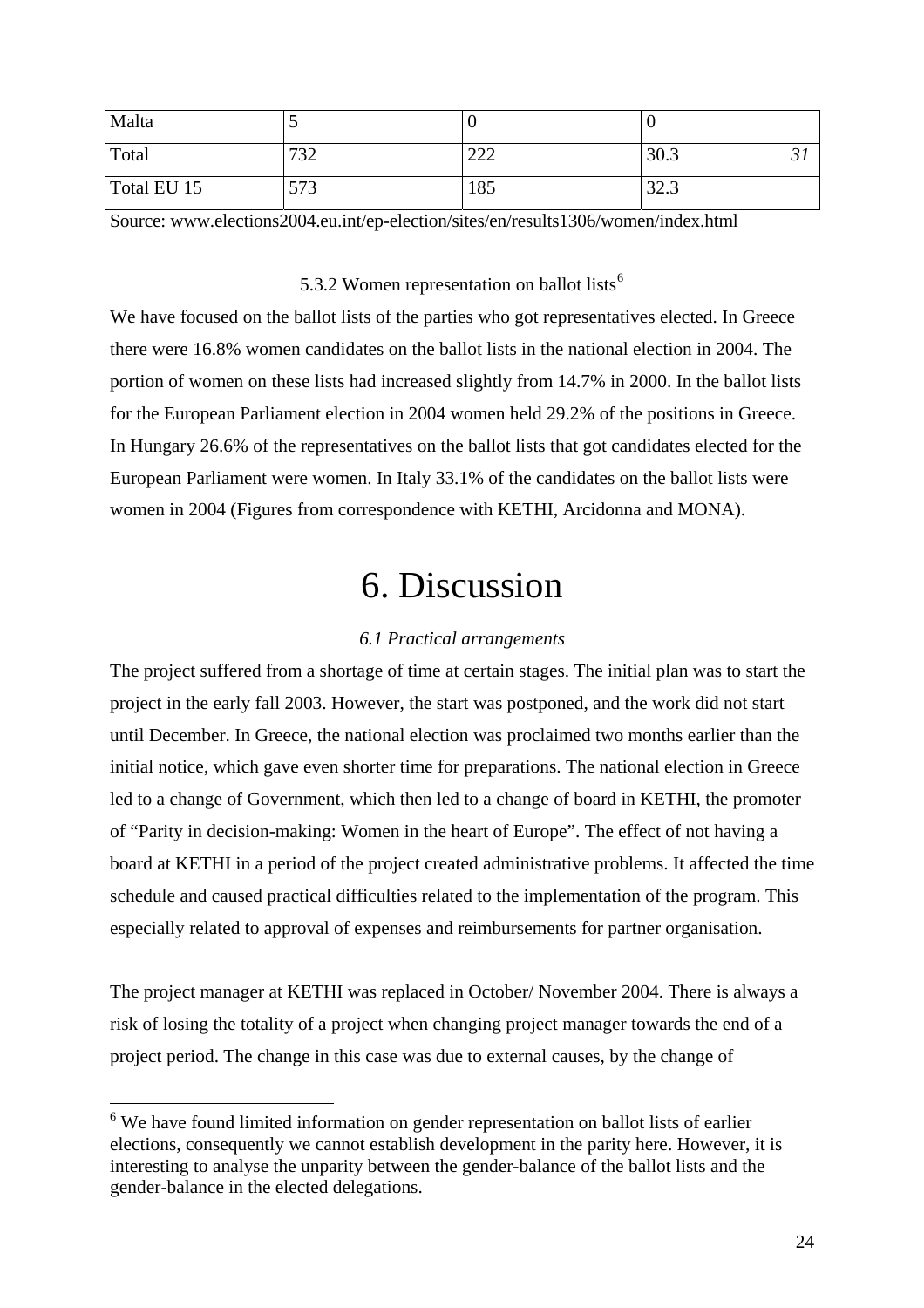Government after the Greek national election in 2004. Occurrences like this cannot be controlled by a project and when this happens the consequences must be dealt with and suitable solutions must be found.

Cooperating across borders with physical long distances between the partners is challenging. In order to produce common results and tie the project's different activities together, open communication and conscious flow of information is necessary. It seems as "Parity in decision-making: Women in the heart of Europe" would have benefited from being more attentive on this issue and have a more free and frequent flow of information between the partners and the promoter.

The final conference was organised by the Greek promoter. This turned out to become more of a national Greek political event than a European event to close the project. The project's activities and results got too little attention in the program, and the conference did not to the expected extent reflect the earlier discussions between the partner organisations on the shape of the closing conference. This do not seem to have affected the results of the project "Parity in decision-making: women in the heart of Europe" in a negative way. However, it could to a greater extent have contributed to the dissemination of the results on the European level. The conference was probably most useful for promoting gender equality work in Greek politics, and inspiring for Greek women politicians. Having included partner organisations better in the planning of the conference would probably have linked it closer to the project.

People involved in election campaigning are very busy in the period before the election, and it is comprehensible that they will prioritise activities directly connected to gaining votes rather than long-term strategic planning for gender equalisation. In this specific case it led to some of the seminars and training activities being postponed and held after the election. Having had more time before the election had meant that more activities could have been carried out, and one might have seen bigger changes in the number of women represented in the European Union and Greek parliament. The main reason for this was related to the fact that the date of the Greek parliament election was changed, which of course cannot be blamed on KETHI or on the project. The activities were still carried out, and have probably contributed to future changes in gender representation.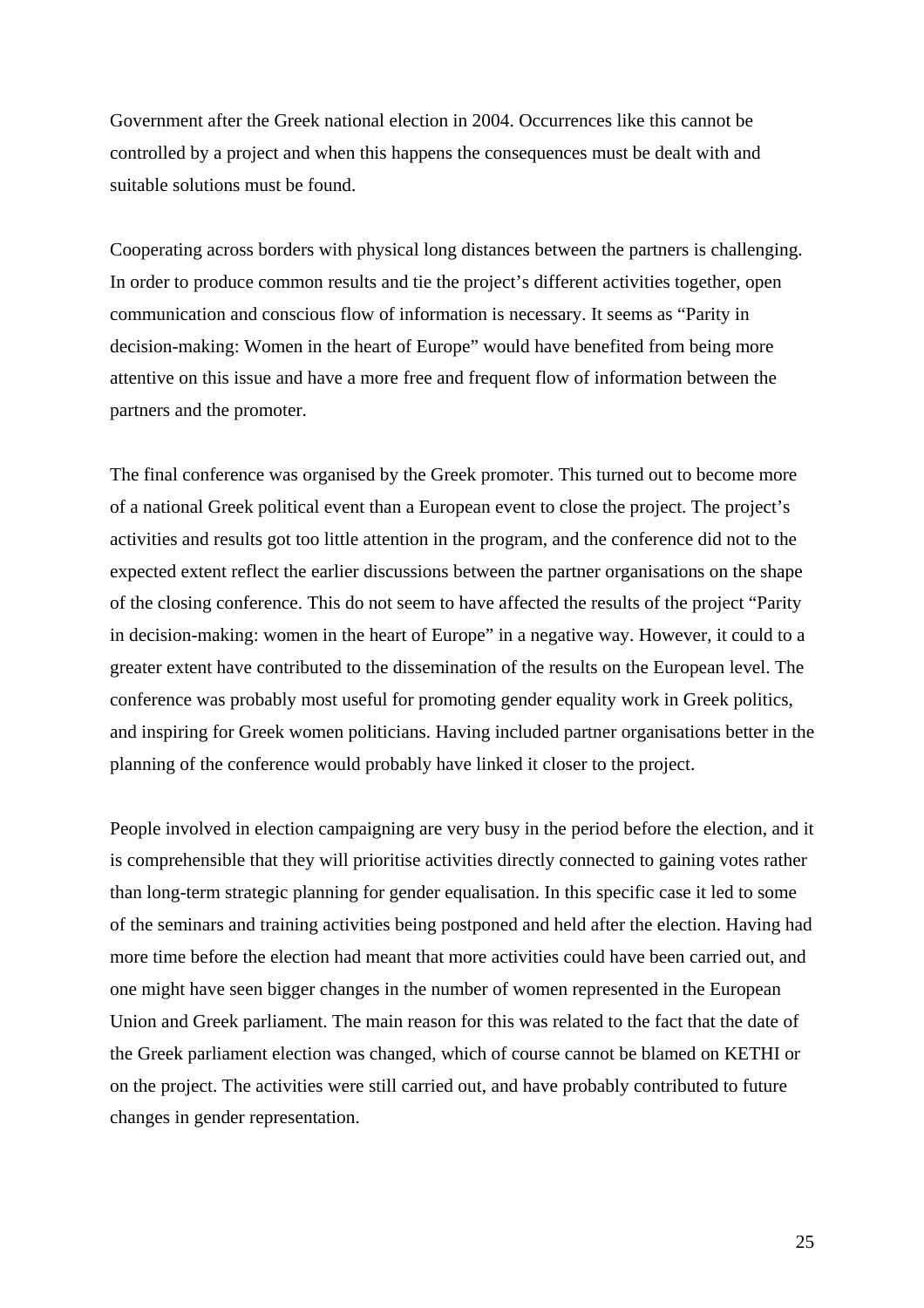#### *6.2 Election systems*

<span id="page-25-0"></span>Election systems are meant to attend to goals that might be in opposition to each other. The system is often a result of political negotiations and the kind of electoral system employed can play an important role in determining who is elected. This includes influence on the gender balance among the elected. In systems with single member constituencies it has proved hard to ensure gender balance, while countries with a proportional or mixed system usually have a higher percentage of women in decision-making. In making a choice of election system it is important to be aware of this connection and avoid seeing the system as a neutral instrument. Being aware of this can enable authorities to use the election system as an active tool for equalising for example the gender representation.

High costs are connected with standing as a candidate for a position and can work as a hindrance towards gender balance. The unbalance of economic resources between women and men influence their access to political positions and power. Women still earn less than men and possess less fortune. This in itself decreases women's scope on this arena. In some countries regulations exist on how much one can legally spend on election campaigns. Regulations like these should also be considered when it comes to nomination campaigns where access to capital can mean a lot for the achieved results.

In Greece and Hungary the election for the European Parliament was done by a closed list system, which means that the candidates are elected according to their position on the ballot list. Voters cannot use preferences, and if the party has put only men on the top-positions on the list, voters can do nothing to influence the gender composition (except choosing to vote for another party with women in electable positions). In order to get more female representatives it is therefore necessary to influence the parties to put women on secure places on the ballot lists. Parity in gender representation would be close to secured in a closed list system, if all parties used a "zipper system" on their ballot lists with alternate woman-man, and the top candidate in half of the parties were women.

In Hungary most parties had finalised their ballot lists shortly after MONA got involved in the "Parity in decision-making: Women in the heart of Europe" project. This meant that they had little influence on the gender balance on the lists, and since the Hungarian election was done through a closed list system there were no point in encouraging the public to cumulate women. MONA choose rather to focus on the activities mentioned in 4.1.3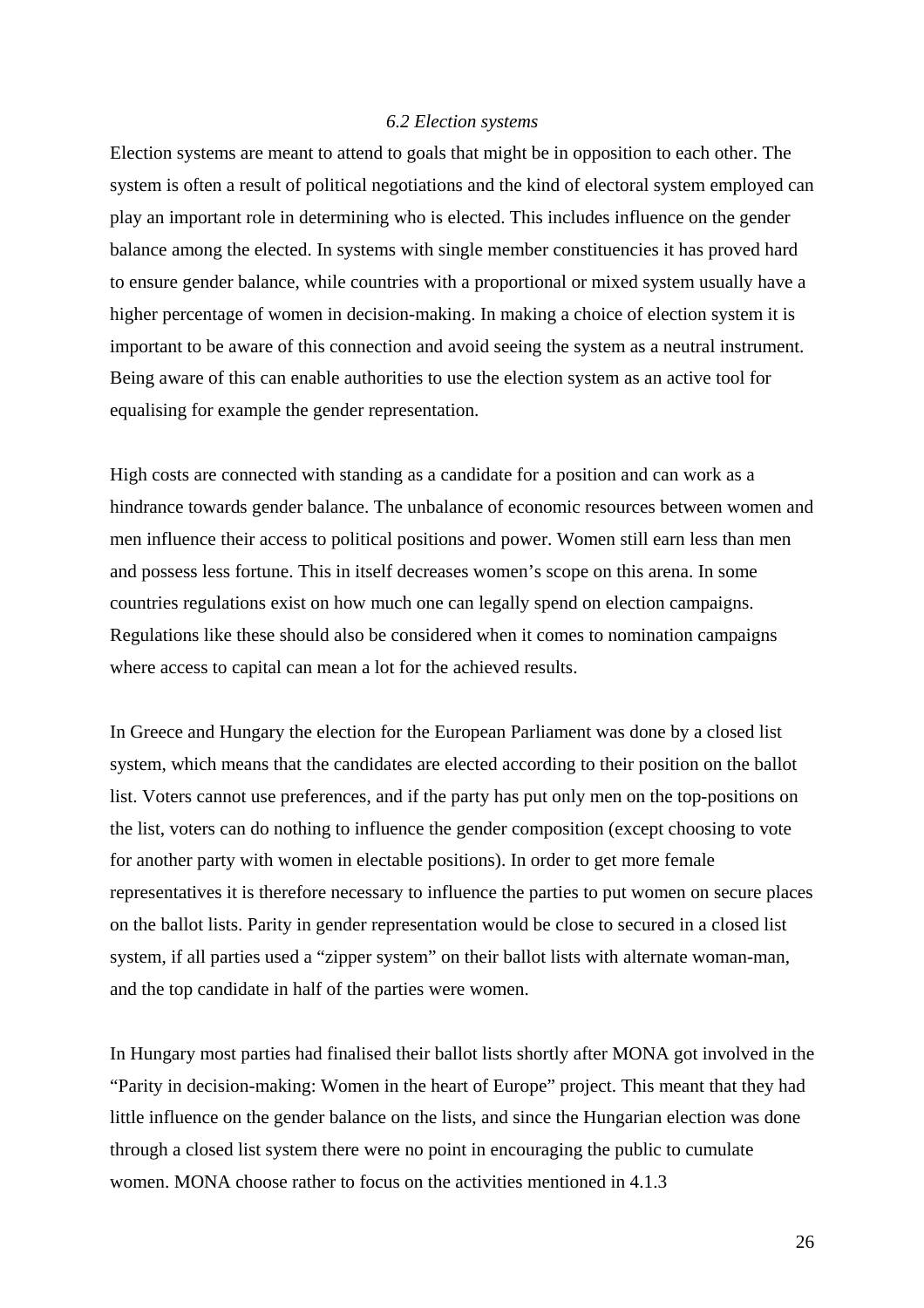<span id="page-26-0"></span>Italy is the only of the three project countries that use an election system with possibilities of cumulating candidates at the European Parliament election. Here voters had the possibility of using three preferences. An election system with possibilities for preference voting will not automatically lead to gender balance. The population must already be convinced of women's qualifications as decision-makers in order to give them extra votes. In Sweden the election system gives possibilities for preference voting. In the 2004 European Parliament election 3 women got enough personal votes to get seats instead of candidates placed higher than them on the ballot lists (Dagens Nyheter 17.06.04). However, possibilities of preference voting may not necessarily lead to more women in parliament. Numbers found through research done in Norway on local elections, show that the women representation in this case actually decreased through the preferences. The percentage of women on the original ballot lists was higher than the percentage elected women when preference voting was used (Hellevik & Bjørklund 1995: p 20). Changes of attitudes towards women as decision-makers must already have occurred before we can expect that preference voting will have positive effects on gender balance. The election results from Italy show that the percentage of women on the ballot lists was higher than the percentage of elected women. Even if Italians had a higher portion of women to choose between, they voted for a smaller percentage of women than the other countries. The Italian voters did not use their preferences to increase the women representation in the European Parliament.

#### *6.3 Election results*

The percentage of women in the Parliament of the European Union decreased slightly in the 2004 election. As I touched upon earlier in this report, this is probably connected to the inclusion of new member states in the union. The women representation in decision-making positions in the new member states was lower than in the old member states. This can explain the decrease in the portion of women representatives in the union seen together. The results in the target countries in this project clearly show an increase in women representation. In Greece the women representation increased by 13.1% from 16% to 29.1%. In Italy the women representation increased by 7.7% from 11.5% to 19.2%, and in Hungary the women representation was 9.8% at the last national election and 33.3% in the European Parliament election. These are considerable changes even though it does not lead to a gender equal decision-making system. However, the changes can be interpreted as a sign of the activities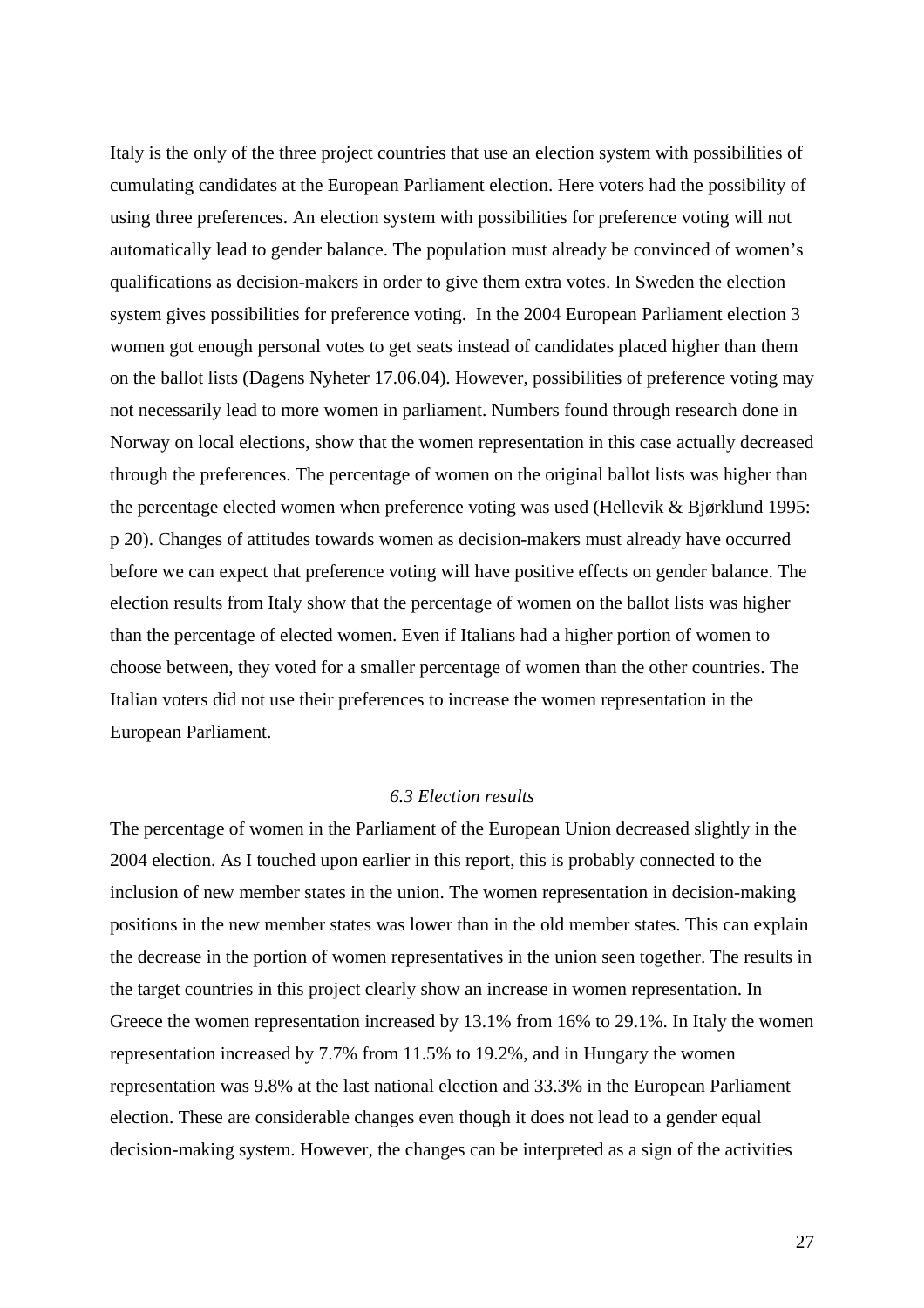<span id="page-27-0"></span>carried out in the "Parity in decision-making: Women in the heart of Europe" project have had some effect, and are leading way in the right direction.



Fig.1 Development of women representation in the target countries. The Hungarian 1999 axis has numbers from the 2002 national election. The Greek national parliament 1999 axis has numbers from the 2000 election.

### *6.4 Ballot lists*

When using women representation on ballot lists as an indicator of gender equality, it is important not just to count numbers, but also to consider the composition of the lists. In order to achieve actual changes in the parliament, women must be placed in electable positions on the lists, for the effort to make parties nominate women to have the intended effect. It is not enough to include women on the lists, they must be given electable positions on equal terms as men, for example through a "zipper system" in order to achieve the goal of gender balance in the elected parliament. Comparing the gender-balance on the ballot list and the delegations in the elected parliament shows different results in the target countries. In the European Parliament election for Greece the women quota on the election results were close to mirroring the women quota on the ballot lists. In the national election in Greece the women quota in the parliament was smaller than on the ballot lists. This was also the result in Italy, were we find a negative difference of 14% between ballot list and election result. In Italy there is a law on the election of Members of the European Parliament that specifies that on any political party constituency list there must be at least one third women and at least one third men and no more than two thirds of either sex. Any movement or party who presents a list that does not respect this gender balance will be fined a portion of their state subsidised election funds. The election results show that the Italian parties have composed ballot lists according to the regulation, however, even though women are present on the lists, they are not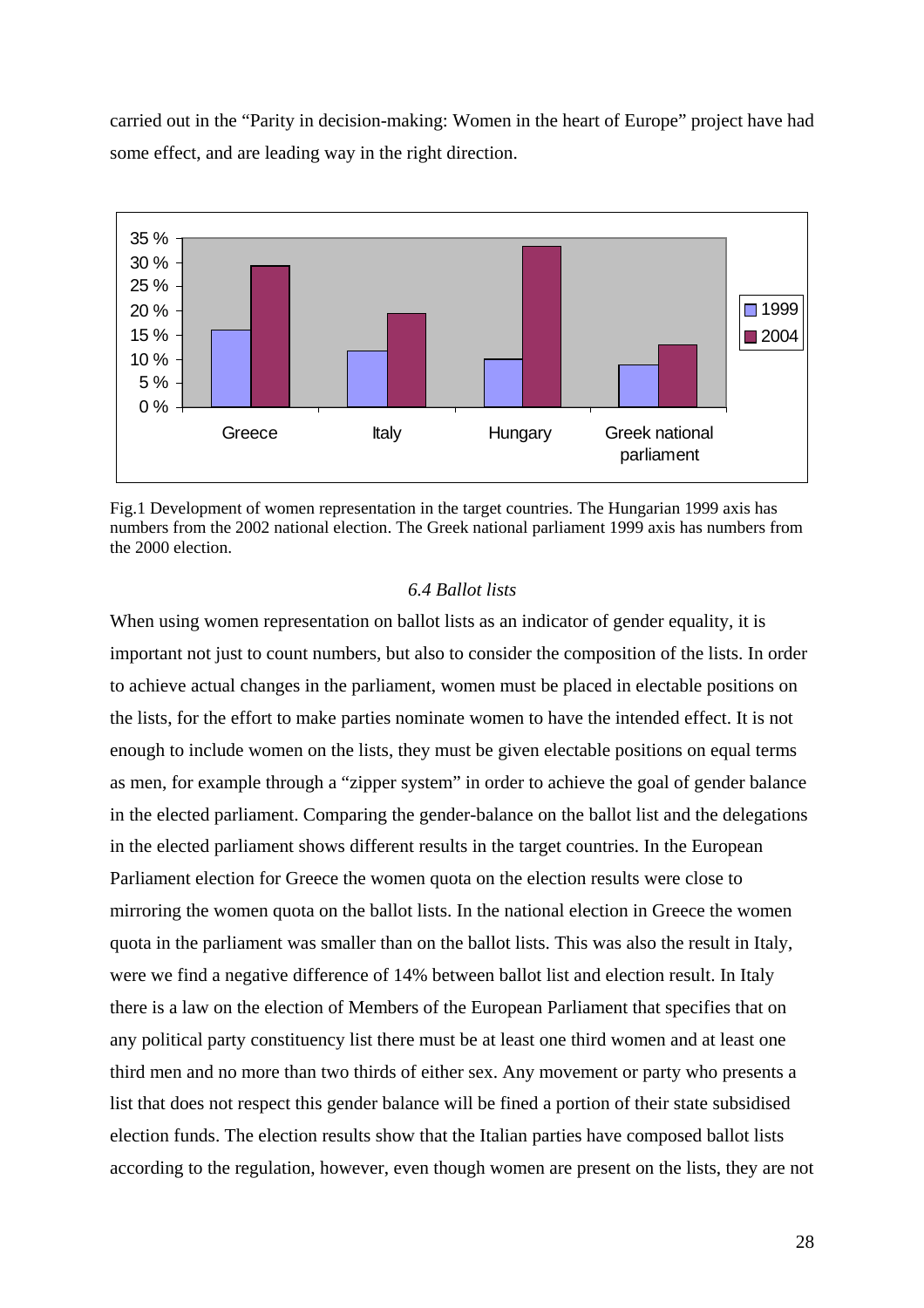<span id="page-28-0"></span>given electable positions. In Italy 20 different parties got representatives elected for the European Parliament. This meant that many parties only got their top candidate elected. The tendency of topping the lists with male candidates is another factor contributing to keeping the unbalance of gender representation. In Hungary the situation seems to have been the opposite, there the women quota were bigger in the elected parliament delegation than in the ballot lists, which mean that the women must have been in high positions on the lists.

| Table 3. Women representation in parliament compared with women representation on ballot |                             |                        |  |
|------------------------------------------------------------------------------------------|-----------------------------|------------------------|--|
| lists                                                                                    |                             |                        |  |
| Country                                                                                  | Women quota on ballot lists | Women quota in elected |  |
|                                                                                          |                             | delegation             |  |
| Greece                                                                                   | 29.2%                       | 29.1%                  |  |
| Italy                                                                                    | 33.1%                       | 19.2%                  |  |
| Hungary                                                                                  | 26.6%                       | 33.3%                  |  |
| <b>Greek national election</b>                                                           | 16.8%                       | 12.7%                  |  |

### *6.5 Non-measurable changes*

There are certain aspects of this project that are non- or difficult measurable. In order to reach the aim of gender-balance in decision-making it is necessary to change attitudes towards women as decision-makers, to make people see women as political agents, able to, and in the right to fill the same positions as men in the democratic system. The project wanted to change peoples voting behaviour according to this in order to create the base for gender-balanced decision-making in the future. It is hard to measure such changes quantitatively, and to establish a causal relationship. To do this would have needed a completely different evaluation programme, however, the increase of women representation in the target countries indicate that such changes of attitudes may be taking place.

Changes in the political field can have side effects on gender parity in society in total. Visible women actors in decision-making institutions can influence gender parity in other parts of society too. Simply by being apparent on the public scene, female politicians are contributing to normalise women as public actors and potential decision-makers.

A change of people's attitudes as mentioned above takes time and is an ongoing process that will take years to implement. That changes have occurred should not be taken as an argument for the desired change to happen without further attention on the issue. If the conscious work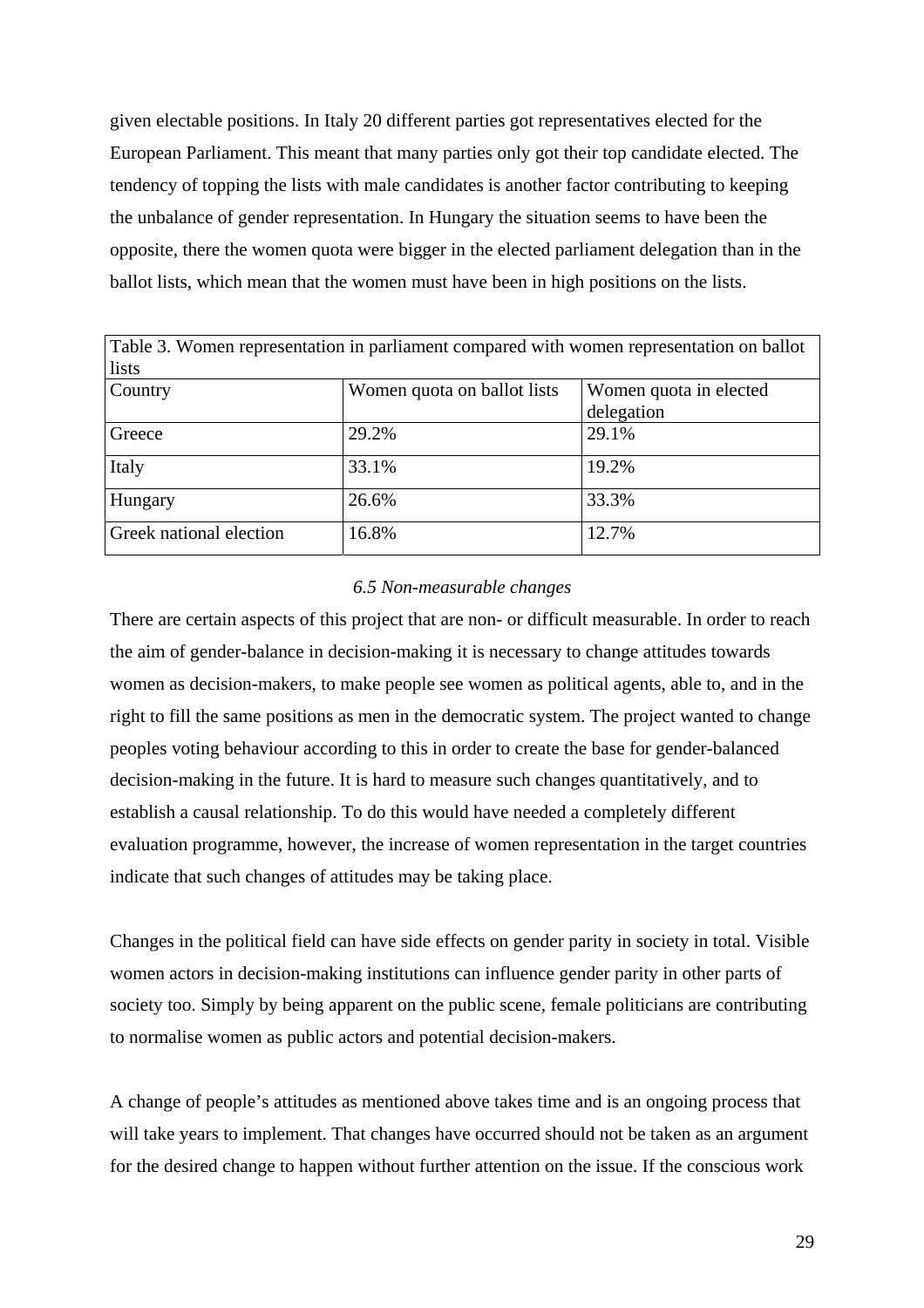<span id="page-29-0"></span>for change does not continue, there is a risk of a backlash and that the positive results will be lost in the next election.

#### *6.6 Invested resources vs. expected results*

Imparity in decision-making is a huge field to work with, and changing the current situation is not done in a wink. Specific changes can be measured in numbers at elections, but changes in voting behaviour, mental changes of attitudes and views on women as potential decisionmakers are a long-term project, difficult to measure. The imparity is identified as a democratic problem and something desired to change. In order to achieve this change there is a need for investing more recourses than what has been done so far through this project. The expected results do not always correspond with the invested recourses, and more effort is needed to reach the goals behind this project.

As commented in section 2.1, the European Commission report on the Councils recommendations from 2000 concluded that the overall outcome of the policies applied from 1996 was positive but did not match the expectations. This indicates that even though the problem is identified, not enough resources are invested in the work for changing the situation. This can be a serious hindrance towards reaching gender equality. If the decisionmakers believe the work is in progress while it is actually not, much due to lack of sufficient resources, the imparity may continue and may even increase while the responsible think the situation is changing for the better.

Still it is evident that the modest effort carried out through the project "Parity in decisionmaking: Women in the heart of Europe" has brought some positive results.

#### *6.7 Quota*

Quota regulations have been employed to achieve different political goals throughout history. It is used to ensure representation for underrepresented groups, and has shown to be an instrument that is a useful tool in the work towards changing unbalances in representation. However, when used for securing equal representation of women and men it is often met with protests. The word in itself seems to be provocative and have negative connotation for its opponents. In Norway for example, a common misinterpretation is that quotas is a mechanism that gives less qualified women the positions of more qualified men. According to Norwegian activist and professor of social psychology, Berit Ås, the protests against quotas is not against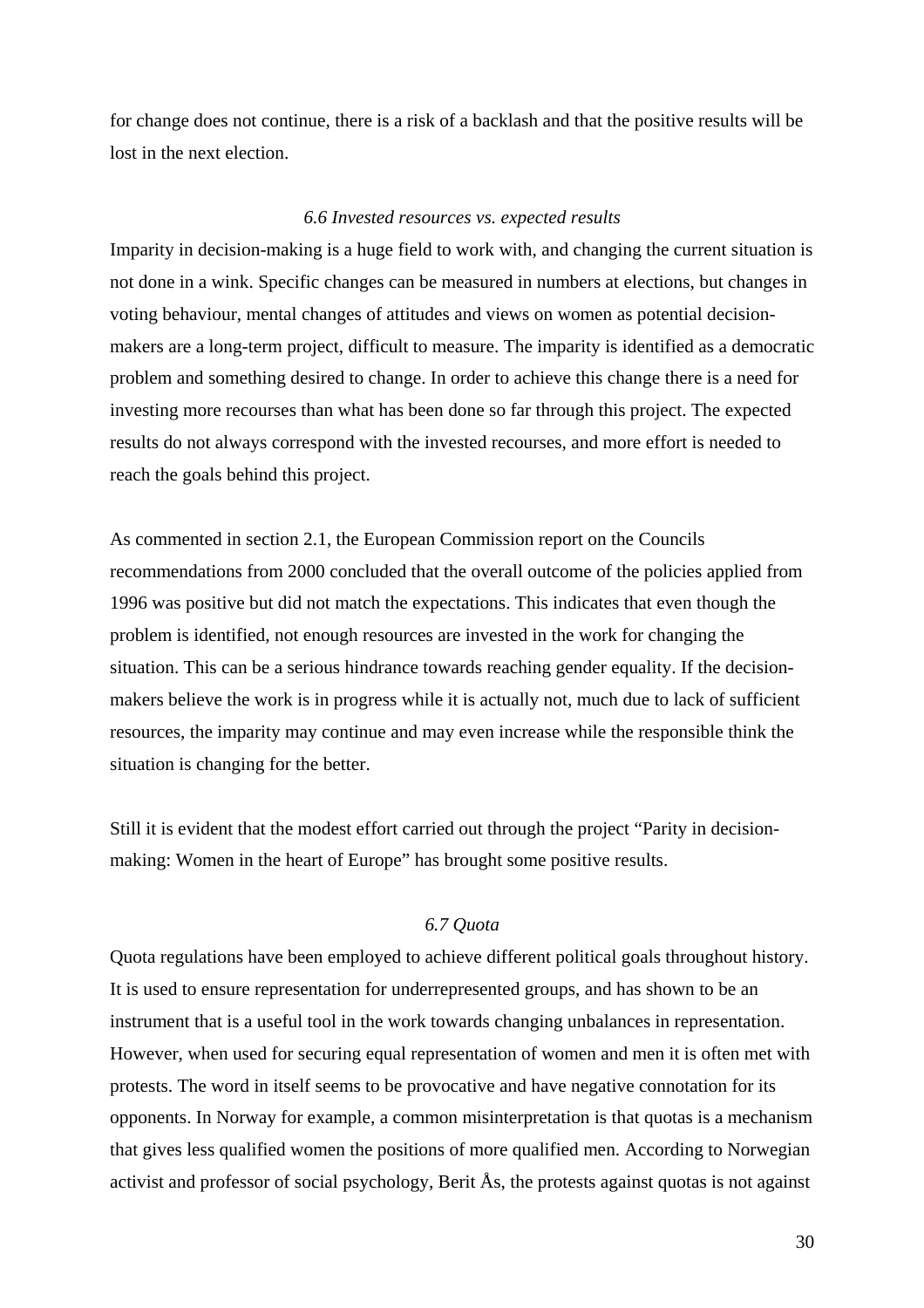<span id="page-30-0"></span>the instrument as such, but against giving women privileges in fields where men have been dominant (Ås 1976: 19).

In Norway most parties have an intern quota system, which have clearly contributed to decrease the gender unbalance in Norwegian decision-making institutions. However, the gender balance would have been secured if the quota was institutionalised within the system and officially imposed.

Having identified a democratic deficit in European decision-making, and wanting to change the unbalance, demand specific actions for change. This can for example be a system of gender quota. In a body with unbalanced gender representation one can simply demand that both men and women should have no less than 40% of the seats. Enforcing this demand will directly lead to gender equal representation.

It is important to keep an eye on political institutions with quota mechanism, so that the women representatives do not become only symbols and tools for powerful men.

#### *6.8 European Council recommendations*

In the European Union there are no binding laws that force the member countries to consider gender equality in decision-making bodies. However, work has been done within the field and there exists several documents with recommendations on how the member states should work for achieving parity in decision-making, recommendation of good practices etc.

([www.coe.int/T/E/Human\\_Rights/Equality/03.\\_Women\\_and\\_decision-making/\)](http://www.coe.int/T/E/Human_Rights/Equality/03._Women_and_decision-making/). Documents with advices and recommendations like these are useful, however, they will only have limited effect without binding legislations or specific incitements for change. The step from talking about a desired change and actually making the change would go faster if it was supported by legislation.

#### *6.9 European added value*

The objects of this project are transnational and have potential for affecting more European countries than the directly involved partners. The analyses developed and methods used can be translated to other European countries and used for diminishing the gender unbalance in these countries as well. The mechanisms working for keeping the gender imbalance are similar in different countries, consequently cooperating across borders on issues like these is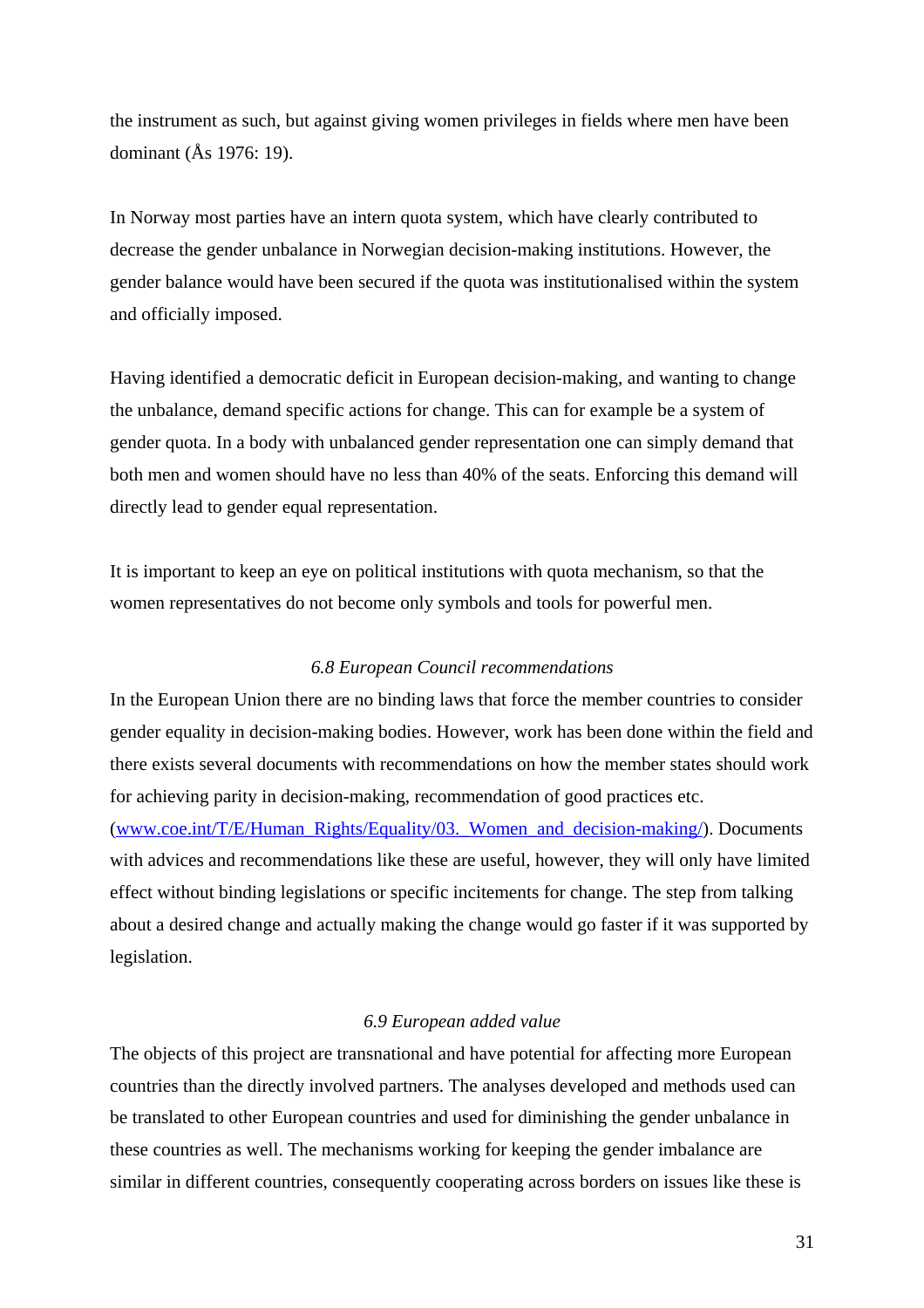<span id="page-31-0"></span>fruitful. It is not necessary to invent the wheel over and over again, lessons learned in one country can successfully be translated into others. The training manual developed through this project is general in its form and can be used in other countries as well, both within and outside the European Union.

### *6.10 Next step*

We draw the conclusion that this project has actually made a difference to the gender unbalance in the target countries, and that the activities within the project has contributed to decrease the gender gap in decision-making in the European Union. The increase of women representation in the target countries was between 8 and 23%, which represent a considerable step forward. However, a parliament composed by 30% of one sex and 70% of the other is not a gender-balanced institution. Even though "Parity in decision-making: Women in the heart of Europe" has made change and contributed to a positive development, the job is not finished. The European Union run the risk of losing the achieved results if the conscious work on these issues is not continued. The work on balancing the gender representation must actively be continued through well-founded actions in order to reach real gender-balance in decisionmaking. Further changes will not automatically follow from the level reached in 2004. If the focus on necessary actions towards change is not continued, the situation in the next European election might be a further decrease in women representation. If the problem of genderunbalance is still taken seriously, the European Union needs to continue investing in projects towards change.

For achieving successful and lasting change, programs to promote gender equality and mechanisms to ensure this should be created in all countries, including specific demands of gender balance in decision-making bodies in the legislations. This can mean a great step towards gender equal representation. Transnational cooperation on these matters has proved valuable through this project.

In order to achieve gender balance in the European Parliament efforts should be made in all member countries, not only the ones within this project.

Suggestions for successful further changes:

• Establishing national mechanisms in all countries to promote gender equality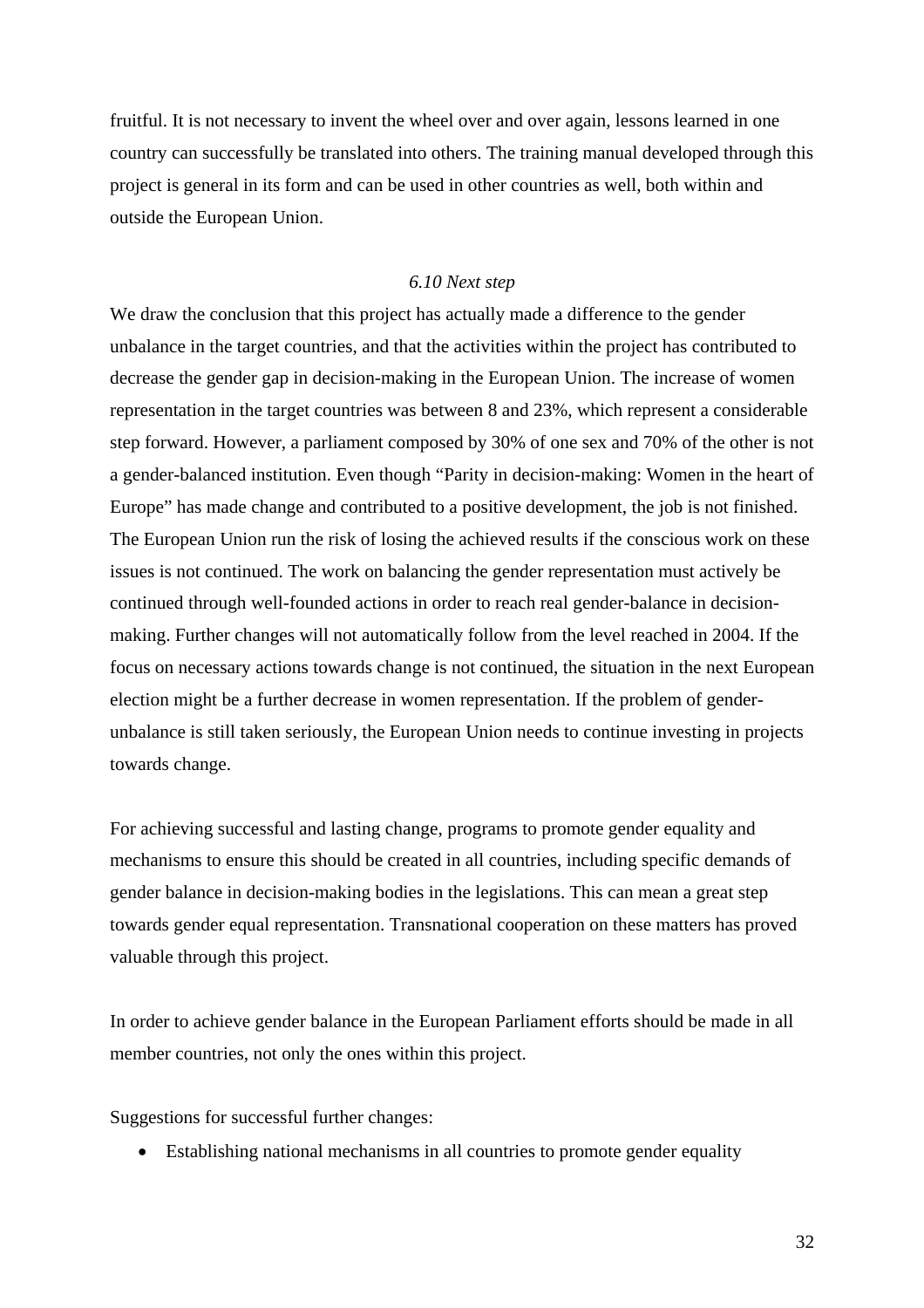- <span id="page-32-0"></span>• Introduction of legislation on gender balance, e.g. demands for representation of each gender by no less than 40% in all decision-making bodies
- Continuation of the work started in the "Parity in Decision-making: Women in the Heart of Europe" project. Preferably with expansion to the other countries in the Union that still lacks gender balance

# 7. Conclusion

There are few text-book-solutions on how to change the imparity of gender in decisionmaking. Different and complementary strategies must be used depending on the structure within which the change is desired. However, there are some general principles that should be observed: the understanding of the need for change has to be present as well as the will to change the situation. The reasons behind the imparity should be mapped and analysed. Sufficient recourses should be allocated for the purpose.

Increasing the number of women on the ballot lists for the European election and increasing the women representation in the European Parliament will have wider effects than just the change in numbers. Changing the unbalance on these arenas can also contribute to general changes in society as a whole. Recognising women as actors in these settings contributes to changing the stereotyped views of women as suited only for the private sphere. It is necessary to acknowledge women and men as equal agents and participants on the public scene in order to reach parity in decision-making. Parity in decision-making is a prerequisite for a democratic society. If the thoughts behind the wish to reach gender parity in decision-making are serious and based on more than a wish to change the not-good-looking numbers, there must be made room for wider and deeper analyses followed by actions.

European authorities have manifested the imparity as something worth working for changing, the work has started and is in progress, however, the road to gender equality seems to be long and there is still a lot of work to be done. One part of this work has been done through the project "Parity in decision-making: Women in the heart of Europe". While the total women representation in the European Union Parliament slightly decreased in the 2004 election, the women representation in the target countries increased. Through the project a number of successful methods and specific actions for initiating change has been identified and some have been tried out. To reach the goal of democratising the European Union, and overcome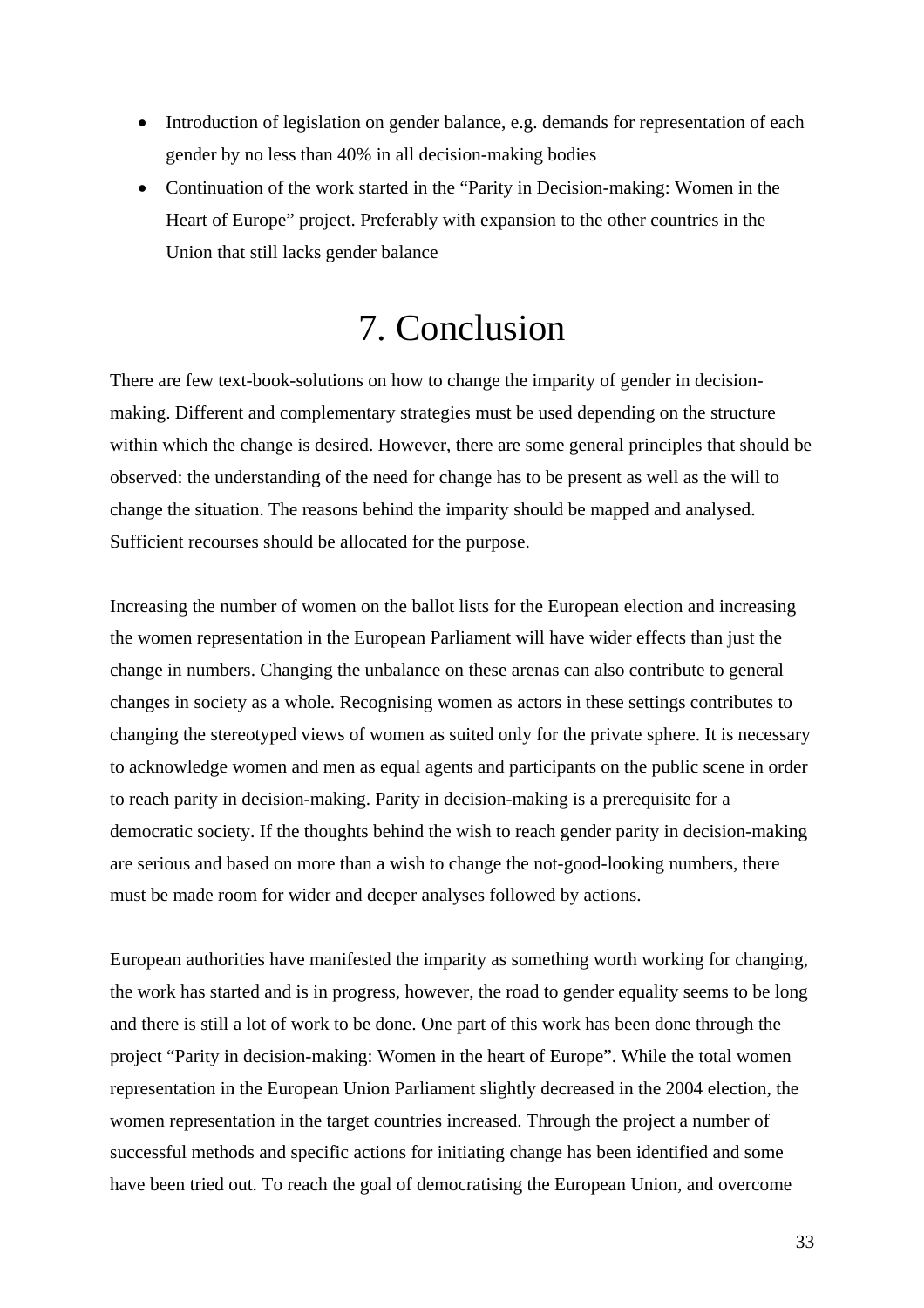the imparity in decision-making, these issues should be developed and brought forward through continuing efforts and actions.